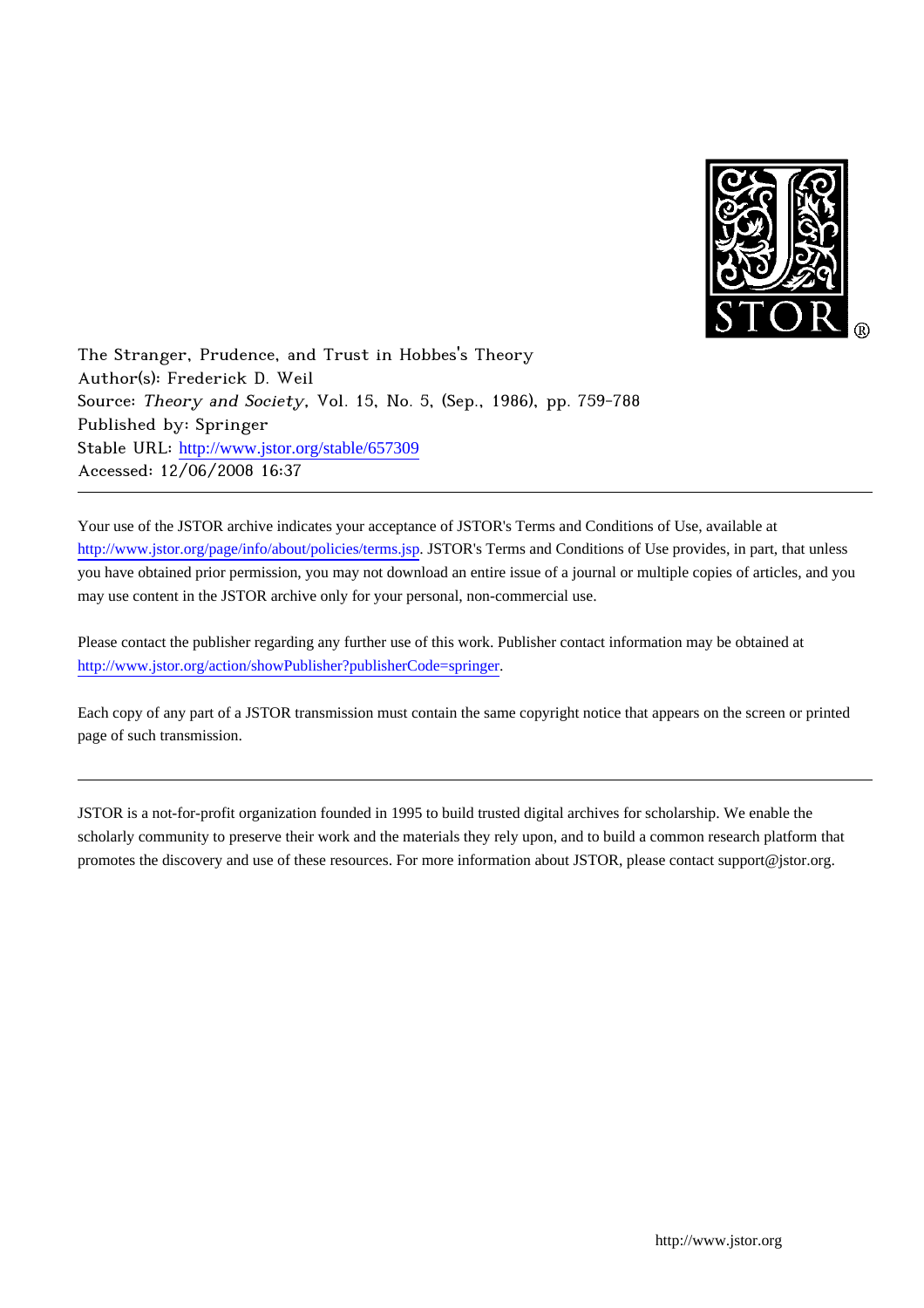# **The stranger, prudence, and trust in Hobbes's theory**

### **FREDERICK D. WEIL**

**Department of Sociology, University of Chicago** 

**In recent years, a number of interpreters of Hobbes's social and political theory have attempted to place it more firmly in its historical context, relating it not only to other theoretical developments, but also to changes in social and political structures.1 Despite their differences, the more recent interpreters have converged on several key points regarding Hobbes's place in seventeenth-century English history. Just as much recent historiography has moved away from interpreting the English Civil War or**  Glorious Revolution as bourgeois or capitalist revolutions,<sup>2</sup> recent inter**preters of Hobbes tend to criticize the picture of Hobbes as a bourgeois or capitalist theorist. They emphasize several features in place of this. The aristocracy did indeed decline in this period, and Hobbes was a critic of aristocratic virtue, in at least some sense of the term. But more importantly, this was a period of crisis for monarchical absolutism but of strengthening of the nation-state, and Hobbes was willing to accept either in principle as long as sovereignty was clear and undivided. And structures of political liberalism and religious toleration were importantly developed at this time, and Hobbes contributed to the theoretical defense of both - perhaps paradoxically, given his absolutism.** 

**I suggest an interpretation here that attempts to account for these factors in a new synthesis, and I also try to show how his much-discussed theory of human political nature relates to the broader historical context.3 I argue that the debate about the decline of the aristocracy and the rise of the gentry and the bourgeoisie, while suggestive, is not central. Instead,**  the expansion of political participation in a large society  $-$  in the context of the first breakdown of absolutism in a nation-state – appears to **be the key sociological factor underlying the tension between pride and fear in Hobbes's account of human political nature, on which his theory builds. Hobbes's implicit recognition of these historical developments distinguishes his theory in important respects from those of Machiavelli**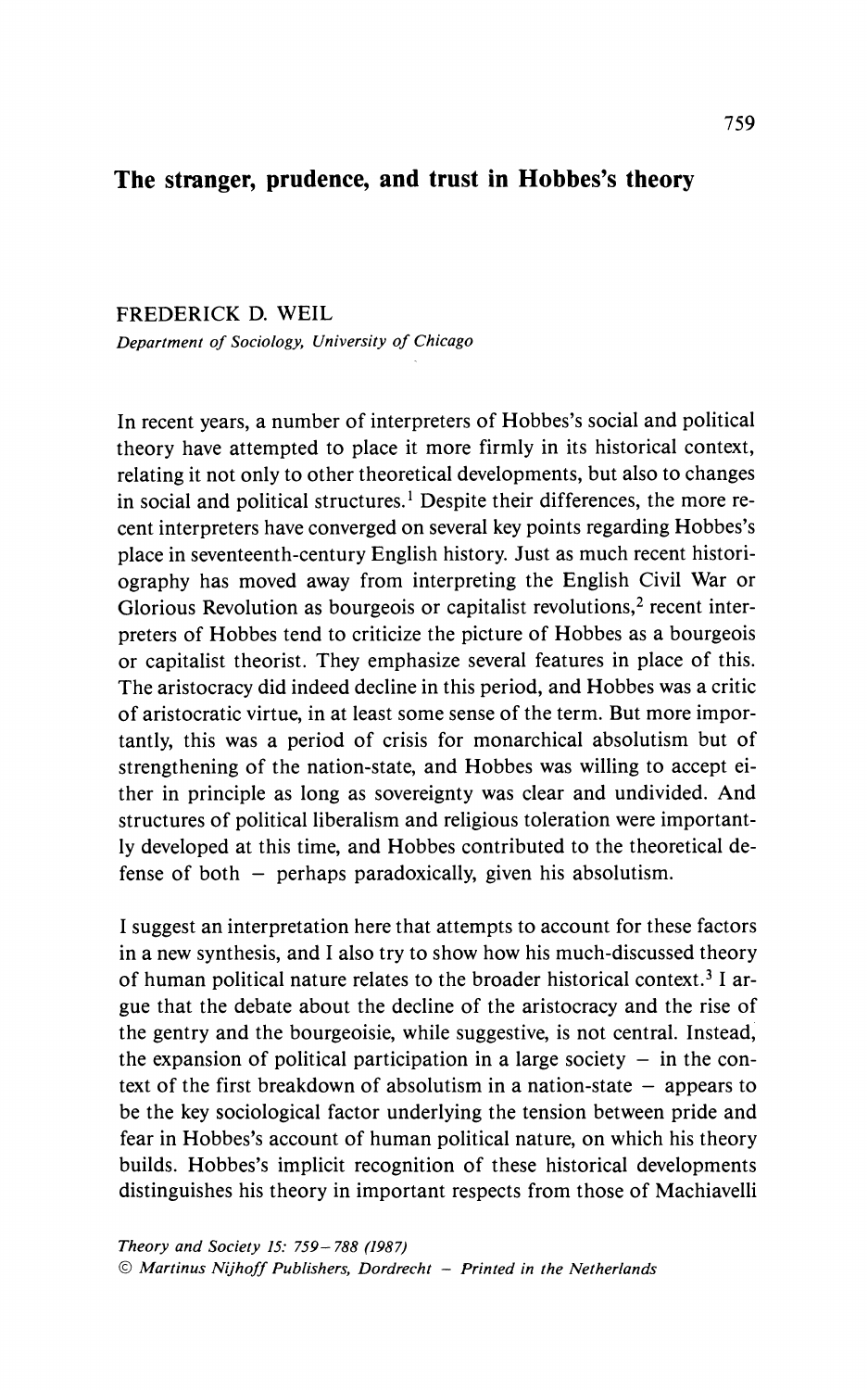**and Locke, despite other similarities. This sociological grounding also conditioned Hobbes's prudential arguments for the moderation of religious conflict, which consist of a re-equilibration of the public and the private realms. These prudential arguments, in turn, form the basis for Hobbes's liberalism or proto-liberalism. And his attitude toward the growth of trust among mutual opponents and dissenters from state policy turns out to be a factor that plays a key role in many current liberal theories and analyses of the historical development of liberal sociopolitical structures. Because trust is the obverse of fear, and because it must be cultivated "artificially" under the new historical conditions, it links Hobbes's sociological modernity to his prudential liberalism.4** 

### **The stranger: the sociological basis for Hobbes's view of human nature**

**Until fairly recently, many interpreters claimed that Hobbes was an early**  ideologist of the rising bourgeoisie,<sup>5</sup> perhaps the first, but more recent **interpreters challenge this view on the basis of further textual interpretation.6 And current historiography makes this interpretation still more unlikely by indicating that the rise of the bourgeoisie cannot be dated from this period, that class divisions did not play a key role in the upheavals of seventeenth-century England, and that these upheavals did not revolutionize that country's social structure as later revolutions else**where were to do.<sup>7</sup> Perhaps it is more justifiable to suggest that this cen**tury marked a turning point in the development of political structures - to which we can trace the development of the modern nation-state (secular, post-feudal, post-absolutist) and of a liberal political culture that legitimates political contestation. If so, the historical developments most relevant to Hobbes's theory might be these: that the Civil War and Glorious Revolution represented the first breakdown of western absolutism in a modern nation-state; that religious conflict, which had been declining, rose again and was then defused; and that rights of political participation, or citizenship, began to extend to an increasingly large proportion of the population. All these developments sufficiently alarmed the existing elites that they were prepared to resolve their own conflicts, short of victory, mainly in order to contain the further spread of participation more broadly in the population. These historical and sociological factors created a decisively different context for social theory from those of the Renaissance or the period of absolutism, and they suggest where we might begin looking for elements of Hobbes's originality.** 

**Hobbes wrote, in part, as a partisan in the Civil War, but he was clearly**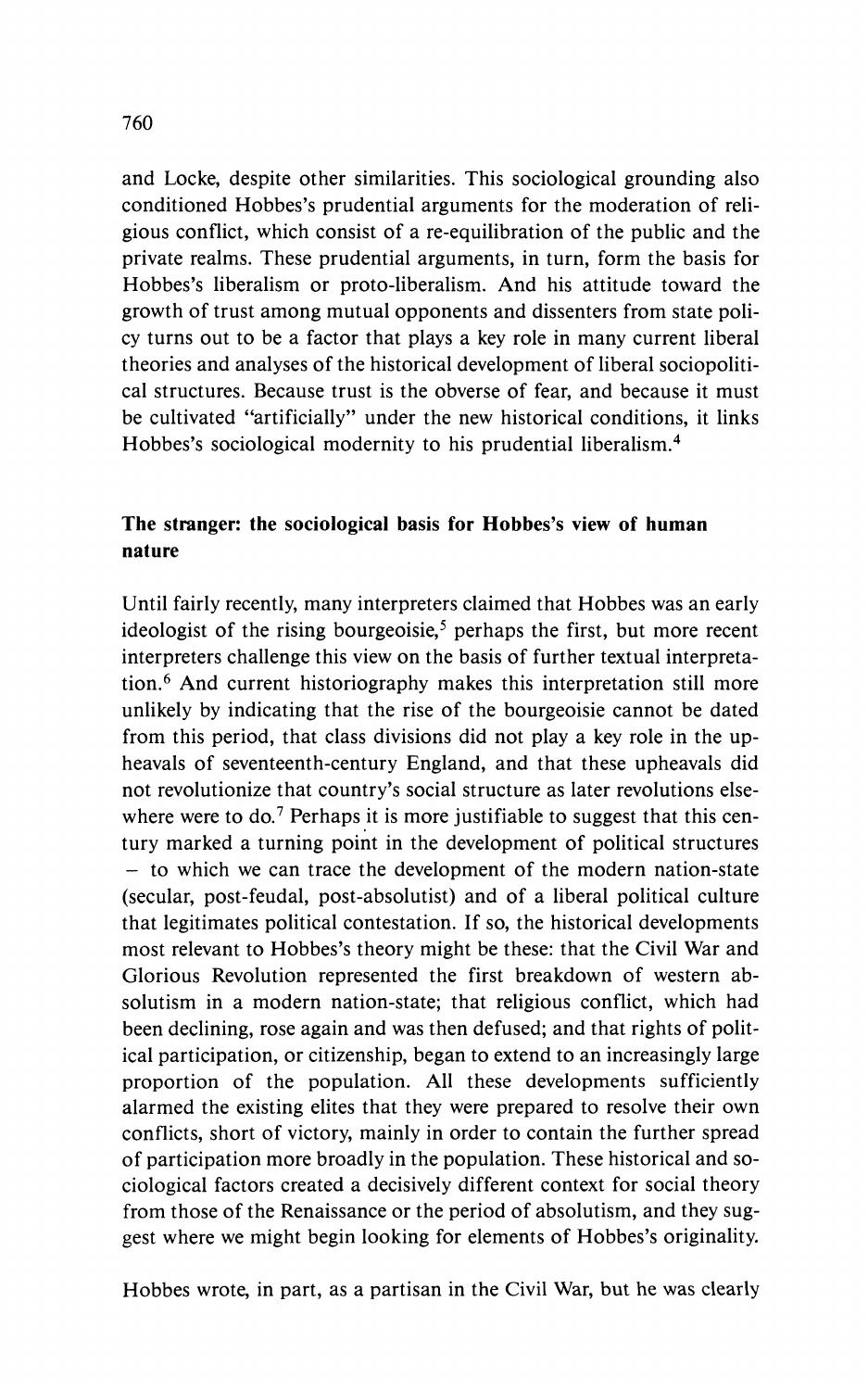**more concerned with political stability than with which side should win. For he recognized, as did others, that the rift among the elites was superficial compared to the potential conflict that would result from more**  general involvement. In this moreover, as Q. Skinner<sup>8</sup> has shown, **Hobbes did not make a unique contribution: some of the most characteristic elements of his theory were developed simultaneously and independently by other writers. After the execution of Charles I, the abolition of the House of Lords, and the proclamation of the Commonwealth in early 1649, the revolution had become more radical than most of the moderates in the Presbyterian Party wanted, and it was obviously completely unacceptable to the royalists. At the same time, some of the more radical groups wanted to go even further. Thus, for the Independents, who wished to consolidate their position, it was necessary on one hand to prevent the further spread of revolution, and on the other hand to gain the support of those to their right; they greatly needed a theory of political obligation to legitimate the new regime. Milton's argument that the new government reflected the will of the people was apparently sufficient to convince many of the left, such as Gerrard Winstanley the Digger; and many on the right were persuaded by a series of arguments (the "de facto" theories) to which Hobbes contributed. These arguments, developed over the following several years, turned increasingly away from religious (mainly Pauline or Calvinist) injunctions to obey the powers that be, as largely ineffective and unconvincing, and made the argument instead that de facto government was the only stop to anarchy: that people in**  a state of nature  $-$  that is, a state of war of all against all  $-$  had equal **and absolute rights to everything needed for self-preservation, and that political society is thus the product of natural necessity. In this respect, Skinner argues, Hobbes (who only for the first time in 1650-1651 published his major political works in England in English, although he had completed the Elements of Law before 1640) distinguished himself from the other theorists mainly in completely eliminating religious justification for political obligation and by his characterization of human political nature.** 

**But we need to be more specific about Hobbes's contribution, for Machiavelli preceded him in eliminating religious justification and in his low estimation of human political nature ("A man who wishes to make a profession of goodness in everything must necessarily come to grief among so many who are not good" [The Prince, chapter xv]). Does Hobbes do more than simply apply Machiavelli's principles to his own contemporary situation, perhaps taking care only to hide the source of his ideas (since Machiavelli's name was virtually synonymous with that of the devil in seventeenth-century England) in order to make it more ef-**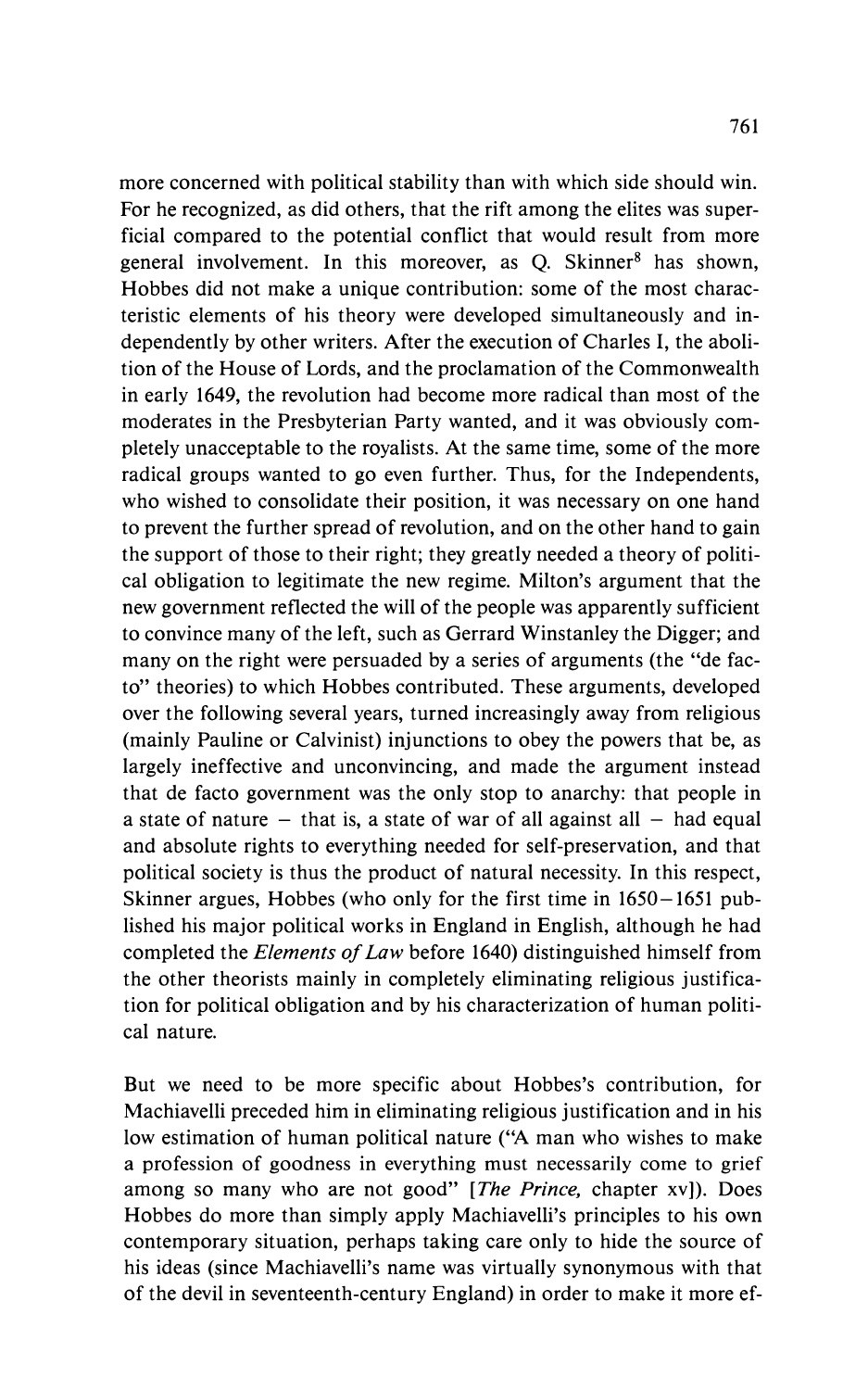**fective or acceptable?9 For like Hobbes after him, Machiavelli posited a selfish or egoistic human nature and a natural equality among people, and he regarded rational calculation on this basis rather than traditional religious ethics to be the only effective way to achieve the desired social order - and while Machiavelli preferred a republic and Hobbes a monarchy, both put internal cohesion above the choice of regime form. And like Hobbes, Machiavelli took into consideration a context of war and conflict and high levels of mass political participation in his theory.10 To this extent, then, Machiavelli seems to anticipate Hobbes's argument of the need for political order in preference to a murderous "state of nature." But while Hobbes considered ambition and the quest for glory to be purely destructive of social order and thus advocated their suppression, Machiavelli wanted to redirect them to invigorate the regime.11 For Hobbes, fear plays a more central role.12 And while Machiavelli may have advocated an Italian coalition for the purpose of driving out the foreign invaders, he remained oriented to a city-state (or perhaps an empire with a city-state as its center).13 Hobbes accepted the context of a nation-state. And finally, while Machiavelli's highly "political" theory of virtu can be seen as an attempt to revive or introduce an element of ancient republican virtue,14 Hobbes took an "unpolitical" and utilitarian approach to resolving extreme (especially religious) conflict by attempting to exclude it from the public agenda.15 Thus, Hobbes differs from Machiavelli, a previous modern theorist, at least in part by his emphasis on fear, by his assumption of a large sociopolitical context, and by his attempt to depoliticize important issues of conflict. This comparative sketch has brought us almost a full circle from the assertion that Hobbes contributed little new compared to his contemporaries, besides his psychology and his secularism, with only a few elements with which**  to consider his originality – but they will prove important.

**Leo Strauss's account of Hobbes's characterization of human political nature as a dynamic of fear and pride is probably still best.16 However, Strauss's critics assert that he is wrong to accept this as the real starting point of Hobbes's political theory, rather than his reaction to his historical context.17 And to the extent that Strauss does ground his interpretation in an historical context, Keith Thomas has convincingly challenged his characterization of the decline of aristocratic virtue and his suggestion that Hobbes replaced it with a theory of bourgeois virtue.18 Nevertheless, the main core of Strauss's account remains persuasive, and if the historical factors considered above are indeed most relevant, then this interpretation of Hobbes's psychology must still be put into the appropriate historical framework.**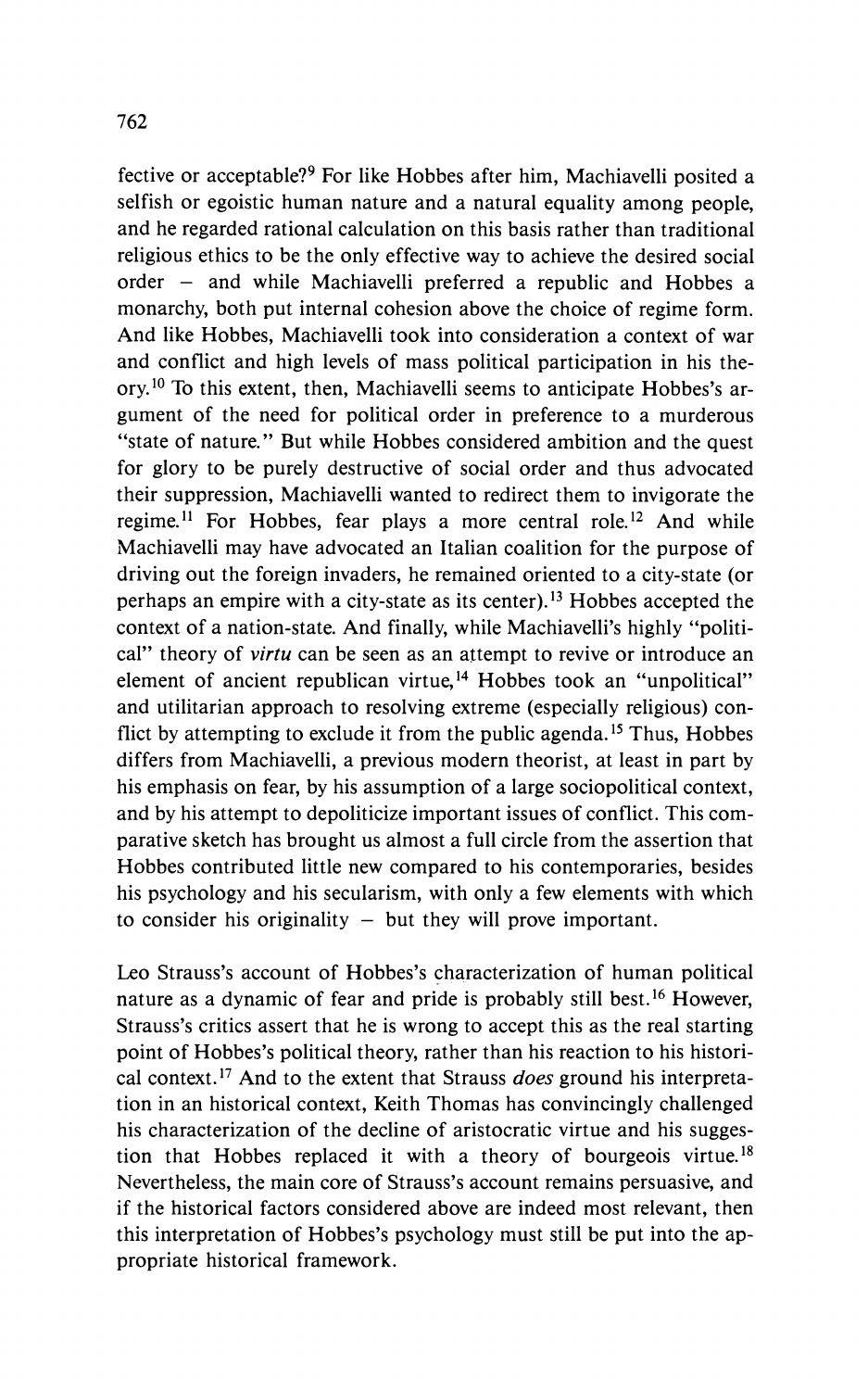**Hobbes takes Aristotle as a negative point of departure in constructing a self-consciously anti-traditional account of human nature, for Aristotle's view was incorporated into the traditional theory that Hobbes found unsatisfactory. Aristotle's theory, in Hobbes's view, and particularly its effect on contemporary thinking in the Church and in the schools, is pernicious to the public state, and he states that "scarce anything can be more absurdly said in natural philosophy than that which now is called Aristotle's Metaphysics, nor more repugnant to government than much of that he hath said in his Politics, nor more ignorantly than a great part of his Ethics" (Lev. 46 [687; cf. 798]).19 At the beginning of the sections on secular government in both De Cive (V, 5; cf. I, 2) and the Leviathan (17 [225-227]), Hobbes directly confronts Aristotle's assertion that man is by nature a political animal. Comparing humans to other animals that Aristotle calls political (bees, ants, etc.), Hobbes first of all denies that people are naturally sociable - that there is a natural agreement among them as there is among social animals - but rather asserts that their coming together in society is artificial (the opposite of natural) and by compact. Moreover, people are kept in society by force; they are kept peaceful and made to direct their actions to the common benefit through fear of punishment. The reason for people's natural unsociability is their natural egoism: everyone competes with everyone else for "honor and**   $dignity" - that is, for glory - and this egoistical competition is the$ **grounds for "envy and hatred, and finally war." For glory lies in comparison with others, and everyone thinks only of his own private interests, not the common good: therefore, people are not naturally sociable but rather naturally vain, and can only be kept peacefully in society by force or threat of force. Hobbes agrees with Aristotle that humans alone among the social animals have the power of speech and of reason, but he believes that these only lead to dissension. For among humans, who can reason, each one vainly thinks himself to be wiser than all others and better able to govern; and each strives to reform and innovate, some one way, some another, until all vain persons plunge themselves into conflict and civil war. Likewise, people use language, the "art of words," to confound the truth with their own selfish ends, representing good as evil and evil as good; whereas really "there is no authentical doctrine concerning right and wrong, good and evil, besides the constituted**  laws in each realm and government" (De Cive, preface); there is not nat**ural justice but only the conventional justice of the artificial state, and the de facto state is the only barrier to anarchy and civil war. Thus, the artificial but lawful state is not naturally harmonious or hierarchical, as is Aristotle's virtuous state, but is rather an uneasy association of vain people held together by fear of punishment.**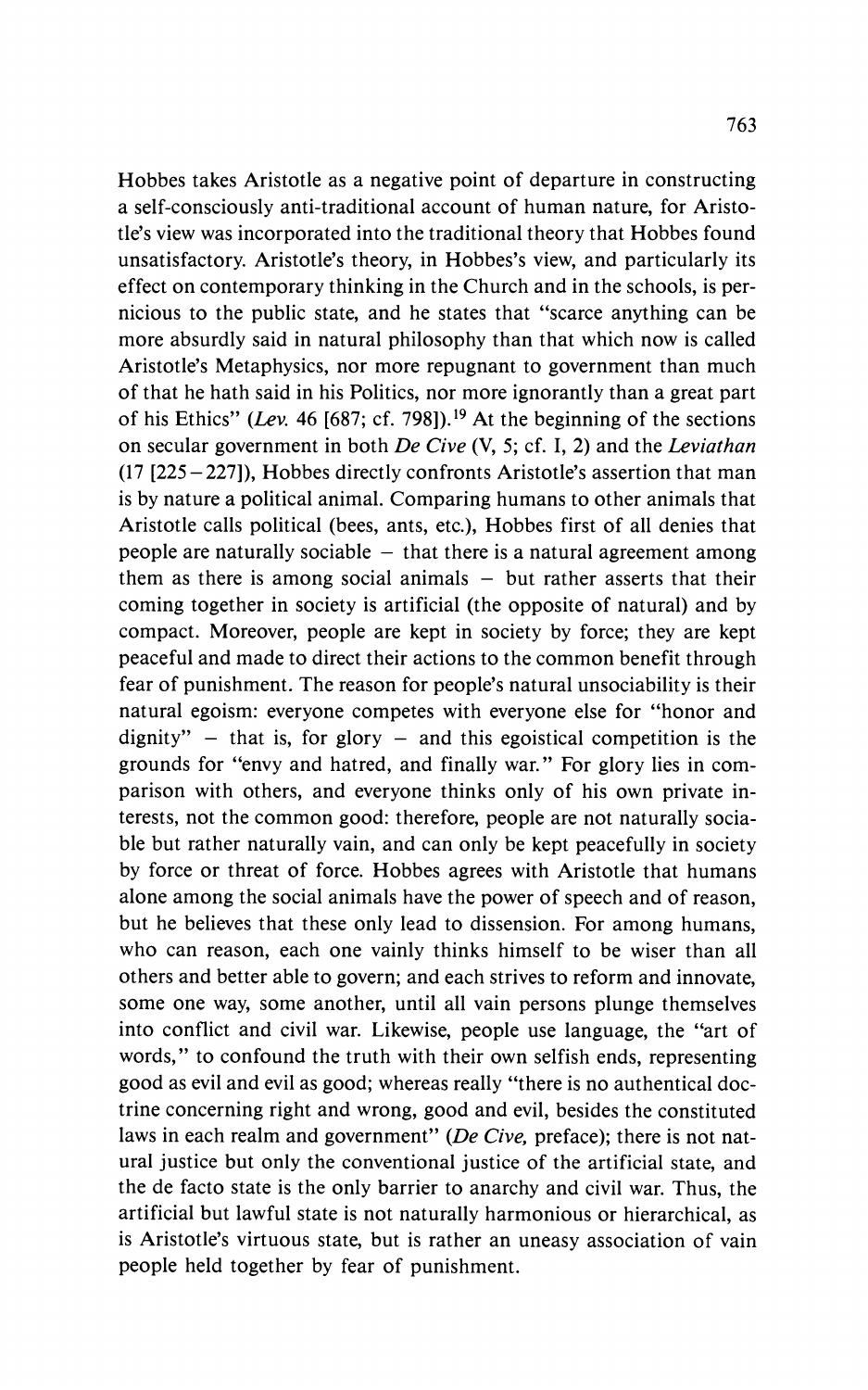**There is more than a superficial similarity between Hobbes's representation of all humanity and Aristotle's representation of the many, that they must be kept in check by force or threat of force; and Strauss believes that this represents a lowering of ultimate goals or limiting of horizons and perhaps a denial of the efficacy of wisdom unaided by force.20 However, Hirschman points out that by Hobbes's time traditional orientations were thought to be ineffective in restraining the dangerous passions (pride, avarice, lust) of the powerful few as well as of the many, and that while Machiavelli advocated redirecting them, Hobbes argued that they should be suppressed.21 For like the many of Aristotle, Hobbes's human being is ruled by passions; by nature, his passions are stronger than his reasonableness. The natural basis of everything one thinks or does lies in the passions: all life is motion, and the small beginnings of voluntary motion are called endeavors toward or away from some object - appetite and desire, or aversion. For humans are naturally hedonistic, and each person is a measure of all that is good or bad for himself, calling good what he desires and evil what he hates, "there being nothing simply and absolutely so; nor any common rule of good and evil to be taken from the nature of the objects themselves" (Lev. 6 [120]). Thus, it would seem that there is, in fact, no final aim or goal for humans as social animals or for society as a whole; that is, Hobbes seems to have re-** $\beta$  jected traditional teleology, and this is the case. For felicity  $-$  which is the gratification of desires - does not reach a stable condition of fulfill**ment as it does in traditional thought. A person may become satiated with some particular sensual pleasure, but the desire for egoistic gratification, that is, vanity, has no end, for egoistic gratification consists in our mutual comparison, each with one another. Aristotle's society begins with natural human need and ends with the gratification of natural, harmonious sociability; Hobbes's human being begins with the natural desire and vanity and ends either in war or in an unfulfilling (constraining) artificial society, or (if he is ultimately successful) he ends as a domineering lord over all others. Thus, the desire for anything is the desire for power, and this desire, especially, can never end except in the end of life, death: and to have no desire is to be dead.** 

> **So that in the first place, I put for a general inclination of all mankind, a perpetual and restless desire for power after power, that ceaseth only in death. And the cause of this is not always that a man hopes for a more intensive delight than he has already attained to, or that he cannot be content with moderate power, but because he cannot assure the power and means to live well which he hath present without the acquisition of more (Lev. 11 [161]; cf. 8 [139]).**

**Now death, of course, is the great equalizer: no natural person is immor-**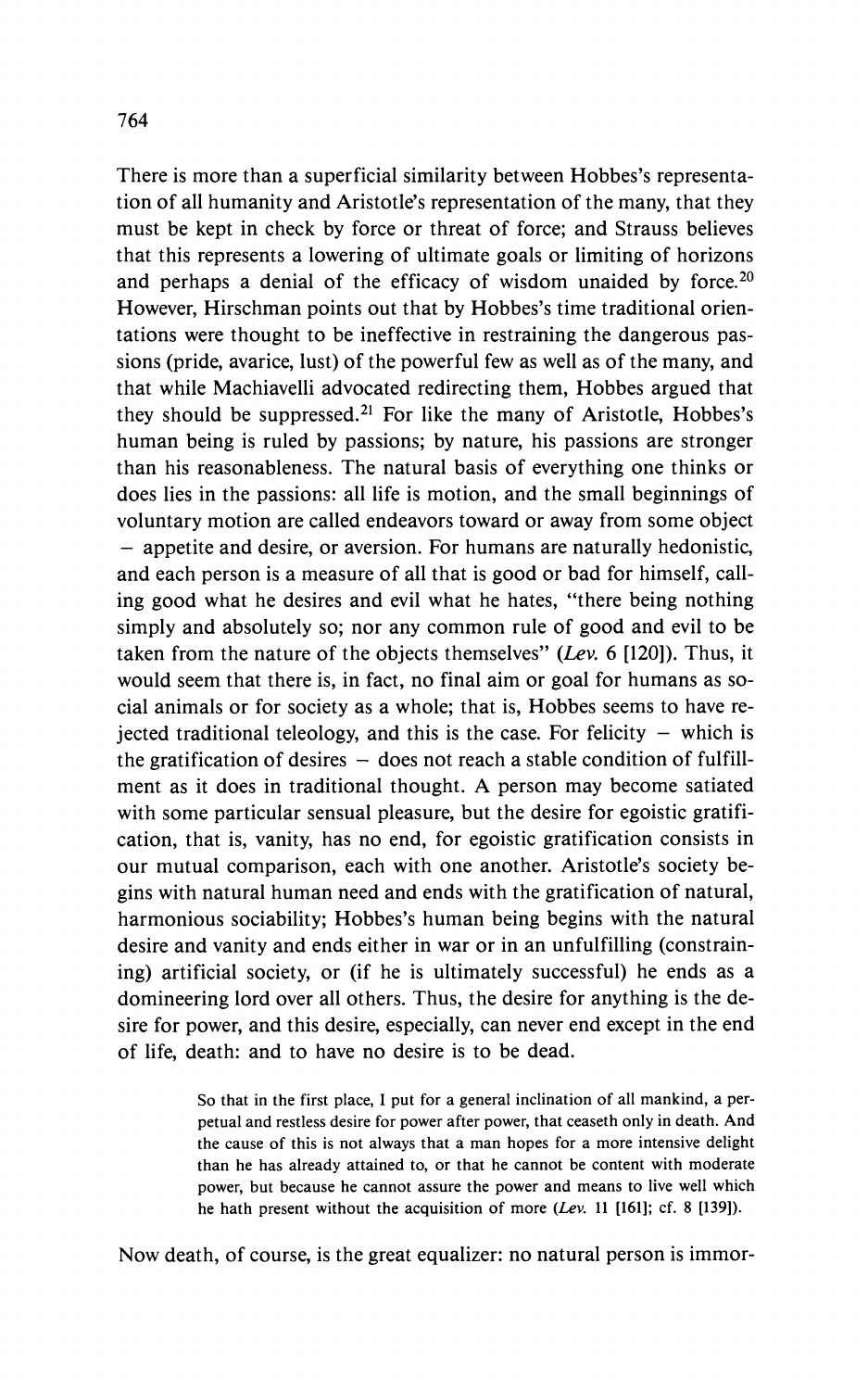**tal, and all people are equal in that they all die. Plato and Aristotle insist on the natural superiority of some people because of their wisdom, but deny that anyone can know by natural means what happens after death (although Plato-Socrates optimistically says that nothing can harm a good person either in life or after death [Apology 29A-B, 40C-41D]). Most of Christian theology and the scholastic tradition, on the other hand, say that God's judgment of our life on earth will affect our state after death, whether we will be blessed or damned, and that our knowledge of this judgment (although not of its results) is certain: we know by revelation, miracles, natural reason, doctrine, and so on (there is disagreement concerning the means by which we know). Hobbes here agrees with the ancients against the Christian schoolmen that** 

> **there is no natural knowledge of man's estate after death, much less of the reward that is then to be given to breach of faith [here, of a contract], but only a belief grounded upon other men's sayings that they know it supernaturally, or that they know those, that knew them, that knew others, that knew it supernaturally; breach of faith cannot be called a precept of reason or nature (Lev. 15 [206]).**

Indeed Hobbes denies in several places – and even on scriptural evi**dence - that anything worse can happen to a person, that there is any greater punishment reserved in hell-fires, than death: the worst evil Hobbes can imagine is to be revived from death in order to die naturally a second time (Lev. 38 [489-491], 44 [647-691]).** 

**Thus, it becomes clear that his skepticism, together with his denial of a summum bonum in life, clears the way for an assertion of the natural equality of all people. Hobbes makes this assertion on the grounds that, not only is there no greatest good, but that death is the "chiefest of natural evils" (De Cive I, 7): "They are equals who can do equal things against the other; but they who can do the greatest things, namely kill, can do equal things. All men are therefore among themselves by nature equal; the inequality we now discern, hath its spring from the civil law" (De Cive I, 3). Because people live by their passions and can have no**  natural knowledge of any good greater than felicity  $-$  such as it is  $$ **the worst evil is to live a short life, to die too soon; and because one's greatest appetite or desire lies in his vanity, there can be no greater blow to his pride than to die violently, at the hands of another. The only thing worse than simple death is violent death, before our natural time, at the hands of another; and there is no one so weak that he does not have the power, if only "by secret machination, or by confederacy with others" to kill the strongest person, and there is no one "so dull of understanding**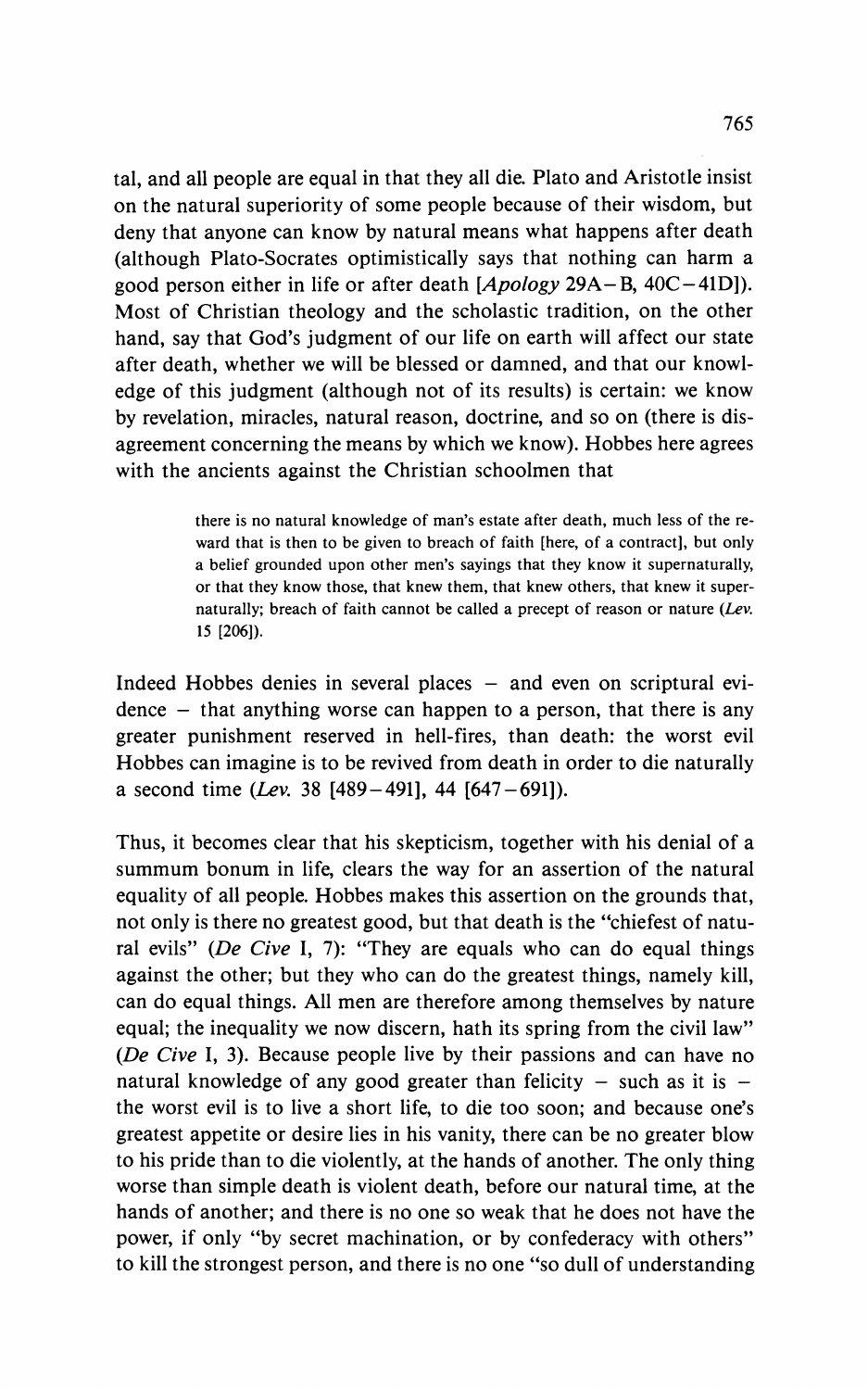**as not to judge it better to be ruled by himself, than to yield himself to the government of another," and thereby expose himself to the mercy of the other for his life. Thus, Hobbes also denies, if not the existence, the effectiveness of natural inequalities of the mind as claimed by traditional theory in respect to the only absolute he recognizes, violent death; for "prudence is but experience, which equal time equally bestows on all men." "Whether therefore men be equal by nature, the equality is to be acknowledged; or whether unequal, because they are like to contest for dominion, it is necessary for the obtaining of peace, that they be esteemed as equal" (De Cive III, 13; Lev. 13 [183]).** 

**A tension therefore exists within human political nature between an unlimited desire for power, vanity, and an absolute fear of violent death at the hands of another. The one is the cause of all civil disturbances, and the other the cause of prudent reasonableness and peace. Strauss presents, on this problem, an outline of Hegel's insight into the growth of man's realization of the need for civil society from his original antisocial nature in Hobbes's theory.22 The very equality of all vain persons causes them to overestimate their own worth, wisdom and power in relation to others. However, people come into real, physical conflict over (1) competition for the objects of their desires which they cannot all enjoy, (2) defense of their own goods which others try to seize from them and, (3) the vain desire of "every man... that his companion should value him at the same rate he sets upon himself" (Lev. 13 [184-185]). The vain person, who lives in his own imagination, and believes himself to be superior to all others, steps out of his imaginary world when he attempts to assert his claim to superiority in the physical world. The ensuing struggle between the two claimants to superiority soon takes on the character of a struggle to the death, in which the lesser person realizes that his life is in danger and comes to know fear: thus natural person moves from the passion of vanity, or desire for power, to the passion of fear. The first social relationship to arise from this struggle is the masterservant relationship; and from the loser's (the servant's) fear for his life arises the first higher form of self-consciousness: the servant's selfconsciousness based on fear is a more advanced form than the master's, which is still based on vanity. This form of domination is "natural" because it proceeds directly from the passions (vanity and the desire for power) of the master; and "natural" society based entirely on conquest - despotism - is theoretically possible (see De Cive V, 12; Lev. 17 [228]).** 

**Thus, fear of death shatters the natural person's illusions on which his**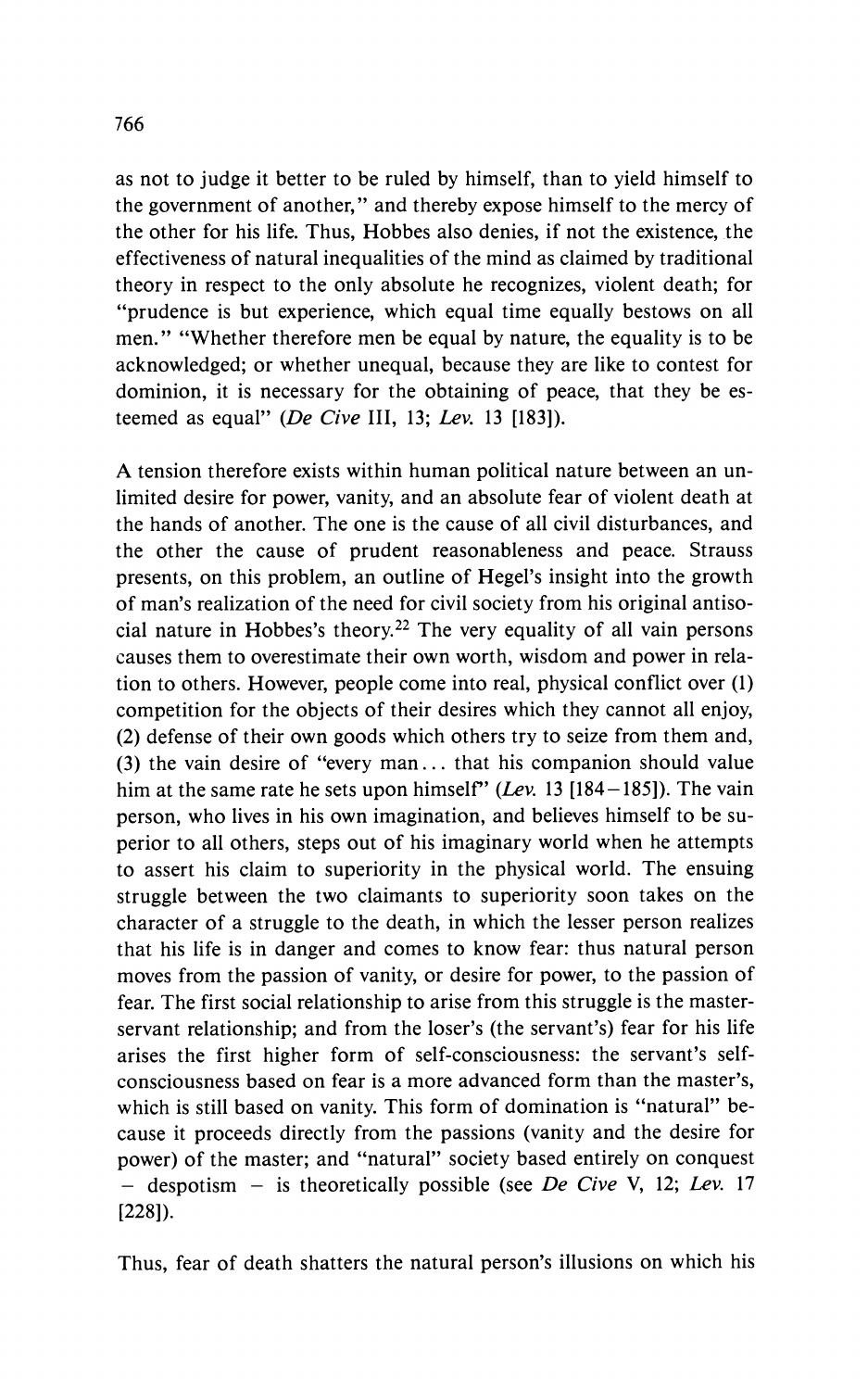**vanity rests, and introduces prudence into his outlook, "a certain foresight of future evil" (De Cive I, 2, note 2). And the prudent person knows that, unless he is "successful" in the extreme, unless he becomes**  an absolute despot – which is always theoretically possible, but practically probable only on a very small scale  $-$  he cannot kill or subdue all **his potential enemies (that is, everyone else). All prudent people but the absolutely powerful live naturally in mutual fear of each other, and Hobbes presumably considers the person without fear, even a successful despot, to be imprudent. For the prudent and reasonable alternative to**  the condition of mutual fear  $-$  which is the condition of anarchy, the war of all against all  $-$  is compact: we seek "to get some fellows; that **if their needs must be war, it may not yet be against all men, nor without some helps (De Cive I, 13). Thus, Strauss argues, reason itself grows out of the fear of violent death at the hands of another; and the highest reason suggests a compact of all persons in society.23 And in order that there be no further conflict among people caused by their "pride and other passions," they establish over themselves "artificially" the absolute sovereignty (the form of the regime left open, although monarchy is preferred) of the Leviathan, the "King of the Proud" (Lev. 28 [362]).** 

**Now, the primary passions of vanity and fear constitute a spectrum whose polar extremes define two types of personality: the proud man and the tame man.24 The proud man is the vain and egoistical man. He seeks domination over others, and the society produced by his success consists of a natural hierarchy of strength; in its extreme form it is the**  "natural" society of despotism. The proud man is an aristocrat, his vir**tue is courage, and he seeks honor. The tame man is no less egotistical then the proud man, in that he also worries about his own survival and well-being, but he is the fearful man and seeks to avoid a fight. The society produced by his success can only appear with the disintegration of the proud man's natural hierarchy of power, for the tame man's society is the "artificial" state established by compact, out of disorder, by mutually fearful men. (It need not be a democratic or a capitalist society, as indeed, seventeenth-century England was not.) The goal of the tame man is peace and safety and his virtue is prudence. Thus, the two men are the two ideal types of the egoistic personality. Hobbes recognizes both types,**  but frankly doubts that in his contemporary state of affairs  $-$  in a state **of civil war in which the domination of the medieval aristocratic structure and the "divinely appointed" absolutism have irremediably crumbled - that a stable social order can be built on the principles of the proud, or aristocratic man. For, barring outside conquest by another aristocratic or monarchical power, it would take too long for paternal**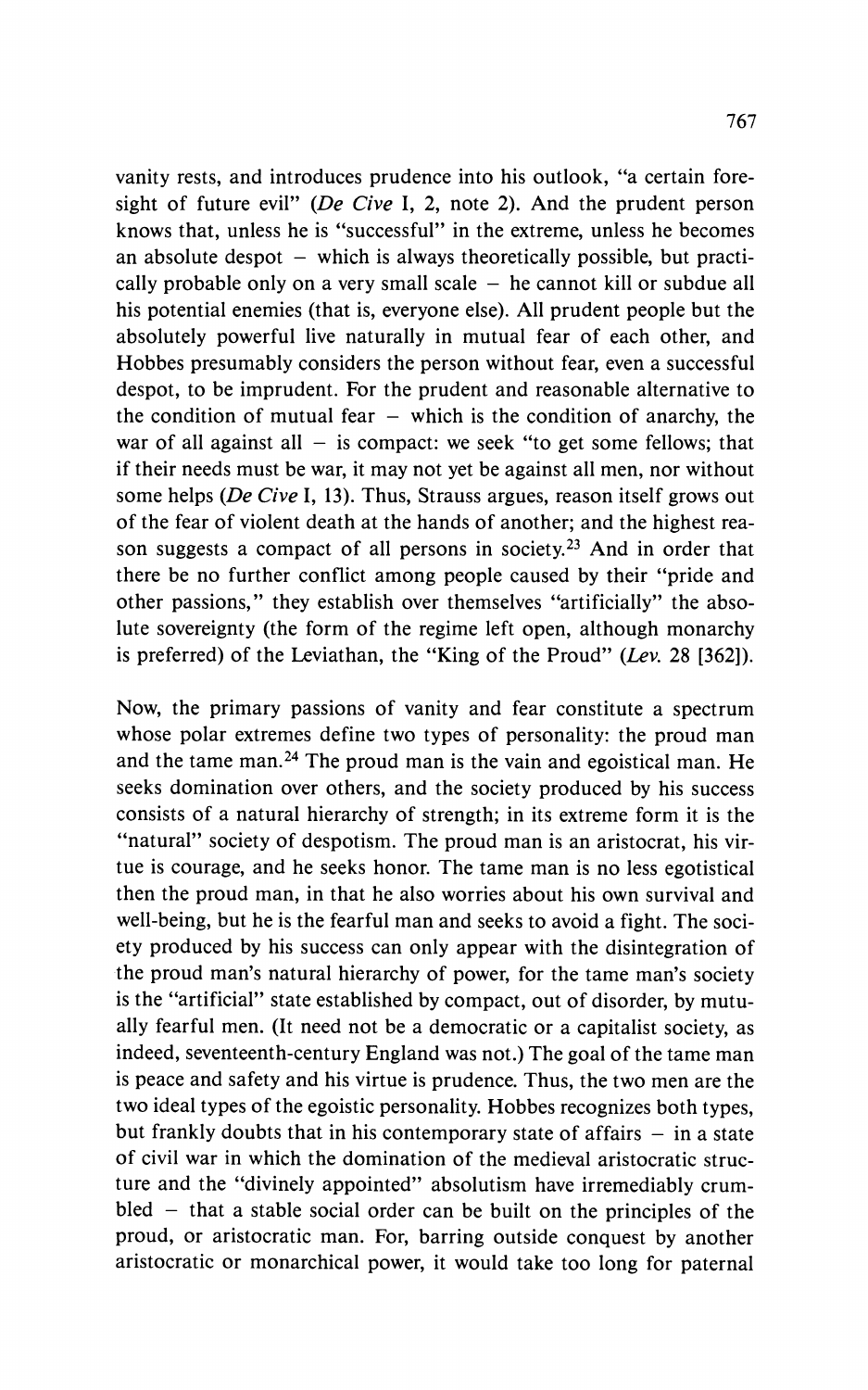**dominion to grow "naturally" into despotic dominion (De Cive IX, 10; Lev. 20 [256-257]); moreover, aristocratic magnanimity cannot be relied upon as the basis of the "artificial" (contracted) state, for there are too few aristocrats:** 

> **The force of words being... too weak to hold men to the performance of their covenants, there are in man's nature but two imaginable helps to strengthen it. And those are either a fear of the consequences of breaking their word, or a glory or pride in appearing not to need to break it. This latter is a generosity too rarely found to be presumed on, especially in the pursuers of wealth, command or sensual pleasure, which are the greatest part of mankind. The passion to reckon upon is fear" (Lev. 14 [200]).**

**This would seem to constitute an argument against a warlike aristocratic ethos based on honor, and most interpreters agree that in one form or another, it is. However, interpretations that Hobbes is introducing as alternative anti-aristocratic, pro-bourgeois,25 or even pro-democratic ethos have not held up well. Keith Thomas has argued against these views that Hobbes remained, if anything, loyal in his theory to the aristocrats who employed him, and that he did not have much sympathy for the interests of free-market capitalists, especially if their interests were harmful to the independence of the sovereign or to social peace.26 Rather, Hobbes simply argues against aristocratic militarism based on**  honor and glory-seeking and in favor of aristocratic quietism  $-$  a line **of argument that was not unique at the time, but reflected the demilitarization of the aristocracy and the contemporary situation in which the aristocracy found itself (especially during the Commonwealth). Indeed, much current historiography indicates that while the power and prestige of the aristocracy in mid-seventeenth century England was declining**  and this was temporary  $-$  it was not matched by a rise of a capitalist **gentry or the protest of a declining backwoods "mere" gentry.27 There were no important class-based alignments in the Civil War, but rather a conflict between the Court and the Country.28 Many historians argue that this demilitarization was a primary cause of the decline of aristocratic influence:29 as long as the aristocracy had to be able to field knights for battle, they were able to maintain their influence over the large landholders who stood beneath them in the feudal hierarchy. However, in the century before the Civil War, not only was this requirement let expire, since England did not maintain a large internal army, but the landholdings of the gentry increased: the effective social distance thus decreased between the aristocracy and the high gentry.30** 

**Hobbes's argument against aristocratic "vainglory" can thus be seen**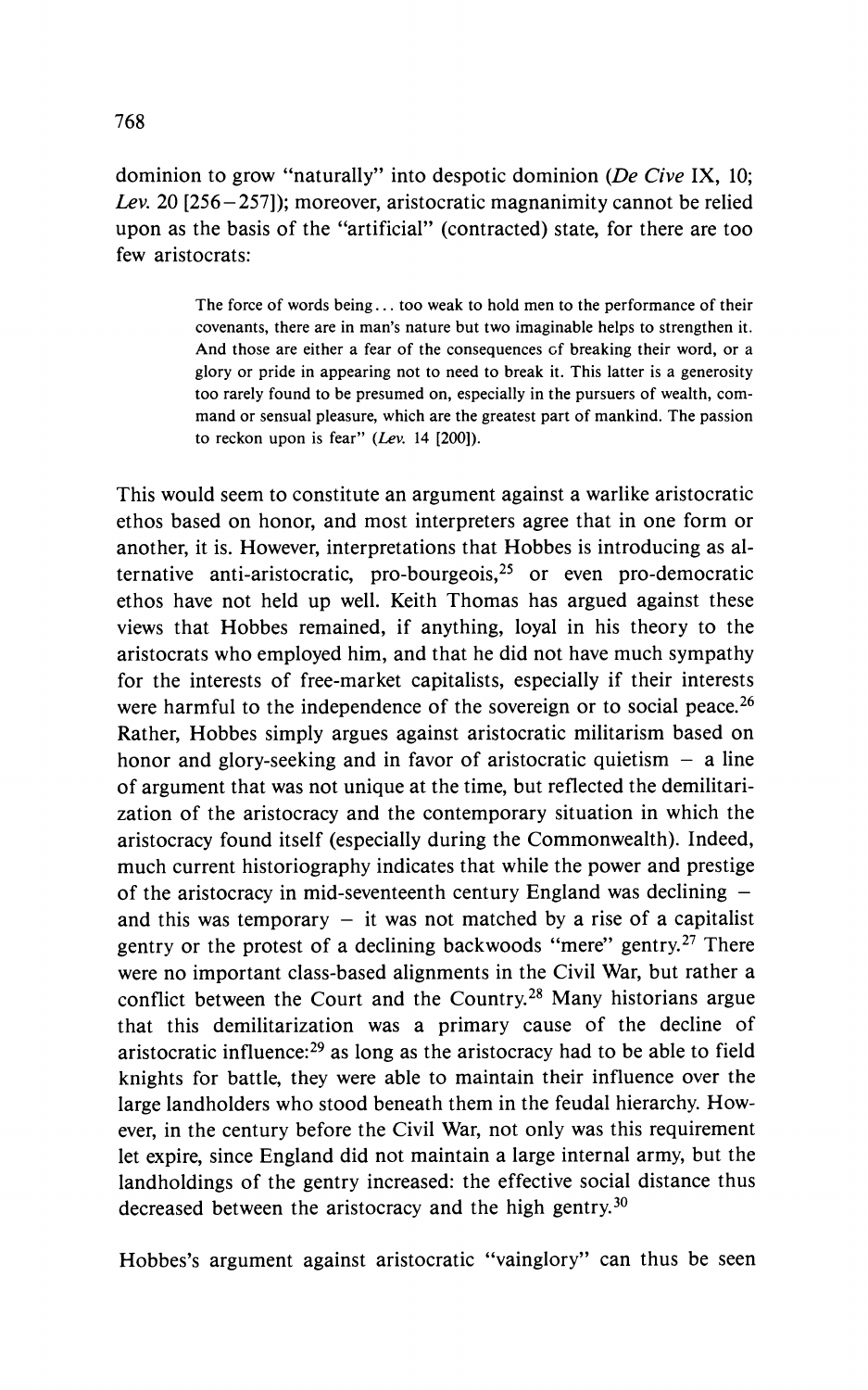**partly as a call for the aristocracy to conduct itself appropriately to its new circumstances. But this does not entirely explain Hobbes's desire to suppress vanity entirely (or rather, to centralize it in the sovereign Leviathan), nor does it account for the importance he assigns to fear: Machiavelli also wrote in the context of a declined aristocracy, a centralizing (city-)state, and high levels of conflict without arguing as Hobbes did. The difference, I would like to argue, lies largely in the size of the political unit.** 

**The social and political theory of the city-state, or polis, is predicated on the idea of a small society, and the social and political theory of feudalism is predicated on the idea of an organic society; but modern social and political theory is predicated on the idea of a society of strangers. The passage from traditional to modern society is, in part, a**  change from macro- to mass-society.<sup>31</sup> Theoretically, in the polis all **citizens know each other either directly or by reputation. The polis is meant to be a moral community, closed, and small enough to achieve the mutual trust needed to permit the mutual responsibility and supervision of actions or manners. Feudal society is "cosmo-politan" in its aims for perfection, or rather the salvation, of its members in the city of God; but, although it is a large society, its population is sufficiently depoliticized that the rulers, the aristocracy and clergy (the functional equivalent in this respect of the citizens: the enfranchised), can and do know each other directly or by reputation. Besides, the feudal structure of reciprocity and the organic theory of familial society bound the politically inactive members to the center, to the moral community. Of course, crises existed within the structures of premodern society, periods of civil war or challenge to authority when mutual fear became a factor in social relations. However, so long as everyone's legitimate place was known to all, these crises represented aberrations: indeed, strangers were to be feared,**  but they were  $-$  by virtue of being strangers  $-$  out of their natural **place. The natural "home" of the stranger in the large city, the Babylon, was always considered to be outside the moral or holy community, and illegitimate.32** 

**The developments of the early modern age had a decisive impact on this situation. The levelling of European populations under the absolute monarchs and the undermining of the Church's moral authority by the Reformation made it impossible for everyone to be either known to each other or to be organically integrated into one moral community. And these changes were made sharper in England by the rise of mobility of all kinds,33 the disproportionate growth of the elite sectors of the popu-**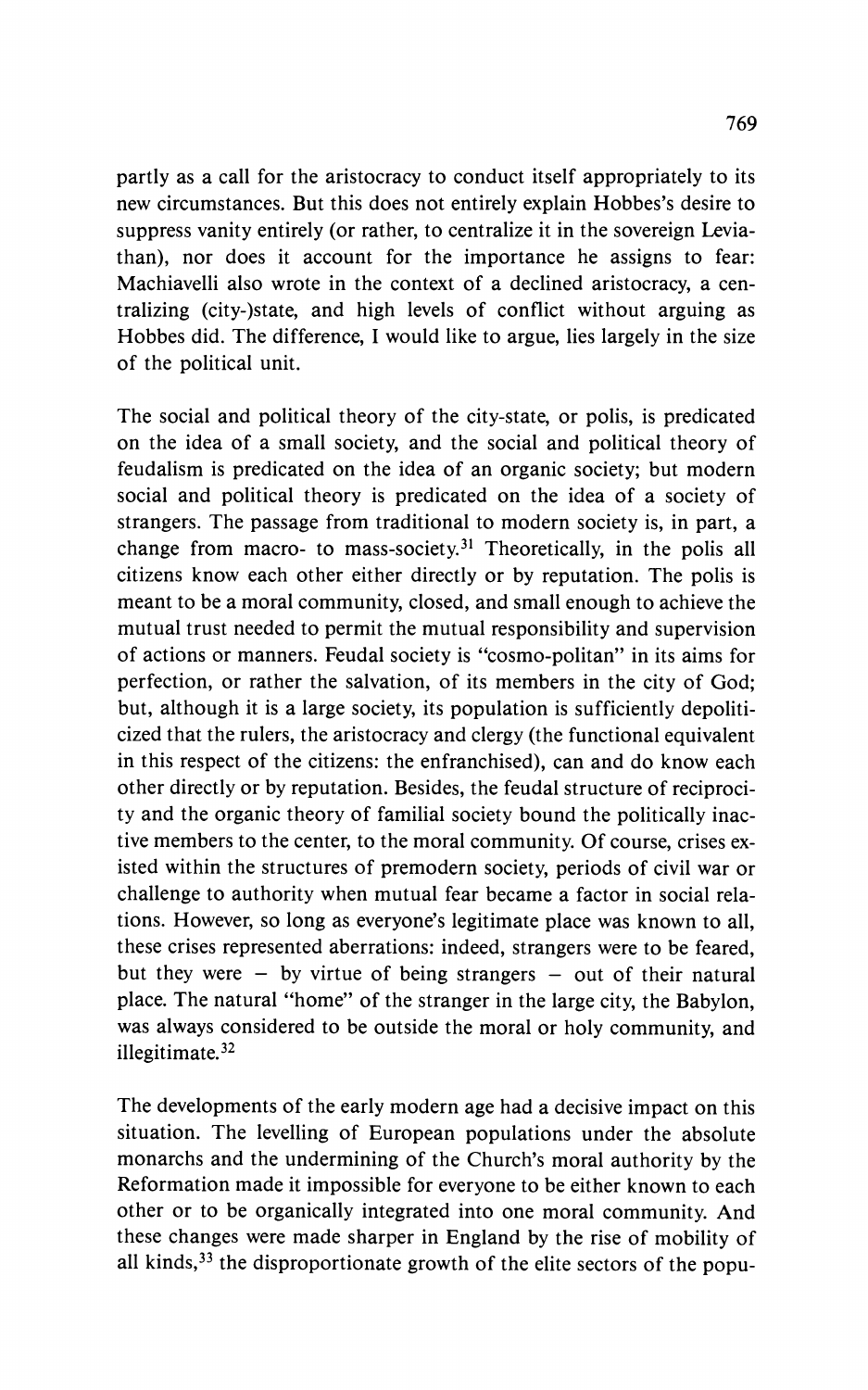lation (especially the gentry),<sup>34</sup> and the increase in political participa**tion, which reached levels in the late seventeenth- and early eighteenthcentury that were not reached again even after the Reform Act of 1832. About thirty to forty percent of the adult male population probably had the vote by the time of the Long Parliament, and non-voting political activity was presumably higher.35 As the conflict between the Court and the Country increased over the first part of the seventeenth century, Parliamentary elections assumed a more central place in the struggle; and since the demilitarized aristocracy's traditional place of leadership had decayed, the large gentry were drawn into the power vacuum, and electoral competition and sub-elite participation rose. This widespread participation did not decline again until stable prices and a demographic slowdown reduced social mobility, leading by the 1720s to a situation in which the elite, despite its internal conflicts felt secure enough to advocate restriction of the franchise.36 And the struggle between the established Church and the Puritans contributed a religious mobilization of its own - which was fueled in part by fears of resurgent Catholicism and in part by disaffected "surplus" sons of the gentry, who could not be absorbed as landholders and who entered the Puritan ministry in large numbers.37** 

**In these struggles, old principles of conflict resolution were overturned**  - they could not be accepted by the new participants - and if new ap**peals for stability and restriction of participation were to be effective, they had to be made on the basis of new principles. Because the Court party and the old aristocracy were not able to reassert feudal and absolutist principles (divinely or "naturally" ordained hierarchy and monarchical rights), and because the rising gentry and merchants were also not able to supplant the old elites entirely, it was necessary to find new grounds on which to appeal to both sides, especially since both the Court and the Country parties - and later Tories and Whigs - were ultimately concerned to restrict political participation to the elite level.38** 

**Here, then, is a sociologically new basis for Hobbes's grounding of political order in fear. The political and religious mobilization had lessened the importance of "place" in society and had also given large numbers**  of mutual strangers legitimate and equal rights to the same things  $-$  to **unclaimed property, to the public spotlight, to egoistical vanity: that is, they gained the right to be political actors, citizens. This new nation of strangers naturally caused men to become fearful; and when the residual structure of authority broke down in the Civil War and threatened to be-**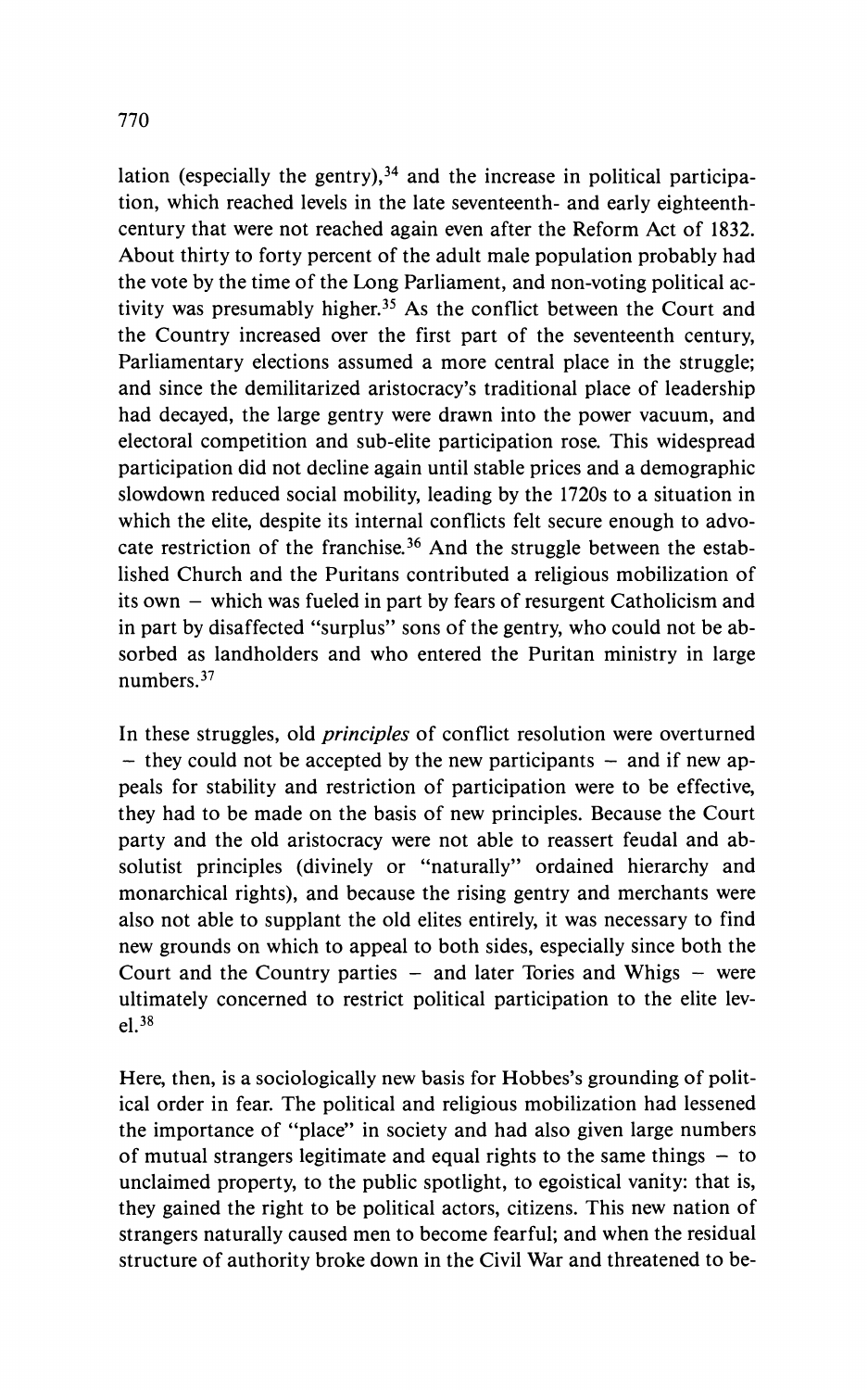**come anarchy, the role of fear became decisive. Hobbes takes this new structure of fear as empirically given: it becomes so intolerable in his theory that all prudent strangers are willing to give up their "absolute rights to everything" out of mutual and mortal fear, and to contract with each**  other to establish an artificial repository of terror  $-$  and of pride  $-$  in **the Leviathan.** 

**This, then, is how the citizen of the nation-state differs from the citizen of the city-state,39 and the change also provides a reason why Hobbes could not easily accept the possibility, suggested by Machiavelli, that vainglory could be safely redirected into the virtu of the regime. It is not just that modern society is not a small society - feudal society was a large society - but rather, that in the large modern society the citizen does not have a natural place; and because all legitimate citizens cannot be known to each other, and because as citizens they all have legitimate and equal rights to the same things, they become mutually fearful and diffident about each other. This new situation, of course, undermined the basis for the old organic, familial, and naturalistic imagery in social and political theory and gave Hobbes's atomistic, mechanical, and artificial imagery a more plausible empirical referent: the new social and political order had to be built as an artificial construct out of the disconnected atoms of the disintegrated old natural order. And as we will see, once the body of citizenry had outgrown the limits of natural comprehensibility,40 and even under the repository of fear in the Leviathan, a new and artificial structure of trust had to be constructed to ensure the legitimacy of the new regime and to limit or resolve forms of conflict that could not simply be suppressed by force.** 

**These were the important consequences of the extension of citizenship in a large state. Even if citizenship in the post-absolutist nation-state was extended only to a minority of the adult population and was later cut back again, later extensions in most cases only increased the proportion of citizens in the population (or extended certain privileges of citizenship**  more widely)<sup>41</sup> without changing this basic principle of citizenship  $-$  or **the underlying structure of fear.** 

## **Prudence: Hobbes's attempt to neutralize the effects of religious fear by a re-equilibration of the public and private realms**

**The sociopolitical developments we have focused on were, of course, only part of the cause of rising levels of participation in the seventeenth-**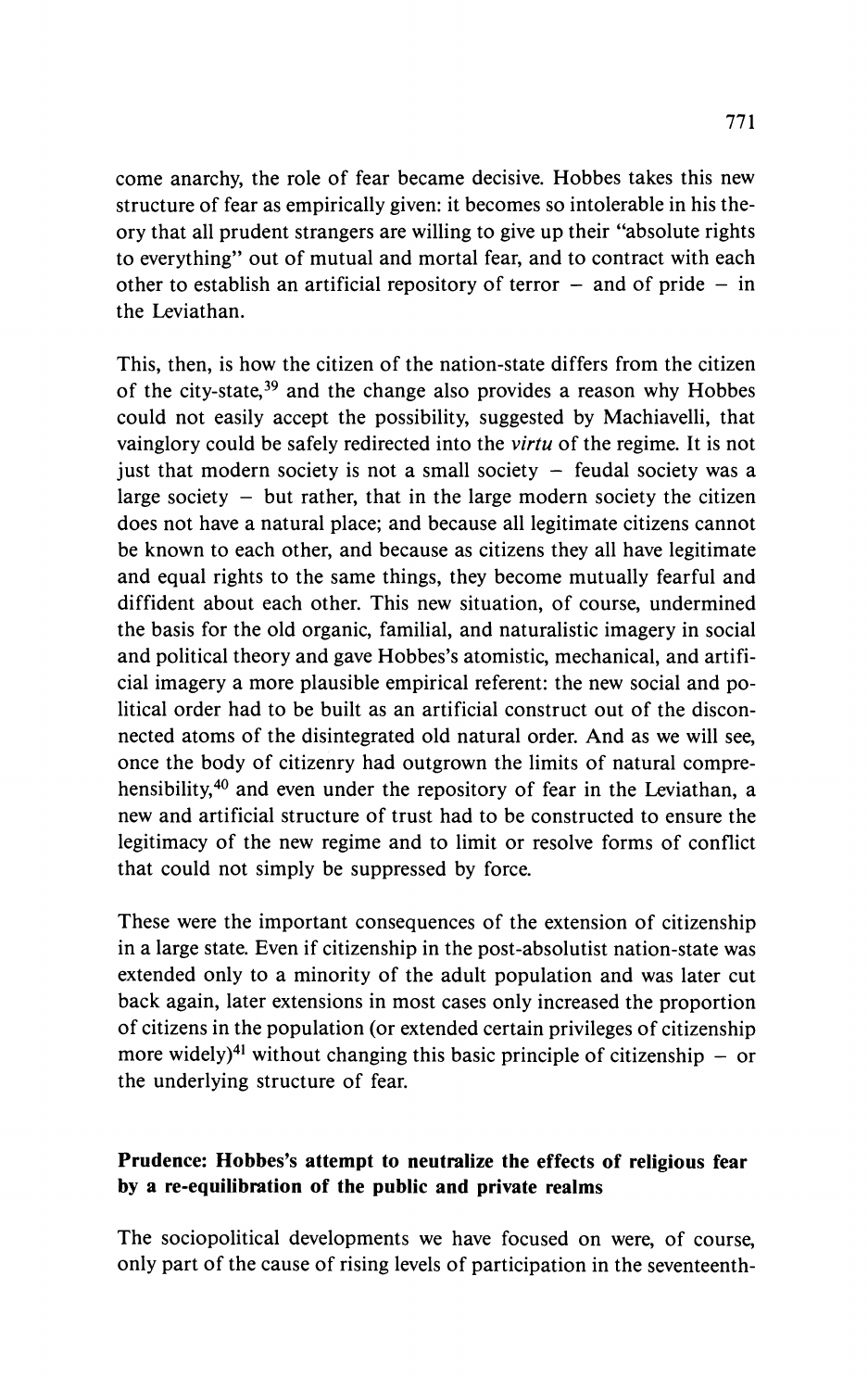**century conflicts, and they were probably a less important part than was renewed religious conflict. To be sure, "Protestantism, patriotism and property were closely linked,"42 and these elements were bonded within the revolutionary segments of the population especially in opposition to the king's papist sympathies. However, the very fact that fears of papist connections seem overdrawn in our more secular times merely serves to highlight the divisive power that religion still retained in Hobbes's time; nor does the fact that religion was no longer as divisive an issue by the time of the Toleration Act of 1689 alter the fact that during the Civil War it was. Rather, the defusing of religious conflict is itself a significant development: it is related to the recognition by the emerging parliamentary parties after 1660 of their fundamental unity of interests and the need for moderation.43 The elites learned these lessons from the conflict of the Civil War, from the hints of potentially greater conflict (of anarchy) that they almost failed to prevent, and from their success in the war. It may be debated to what extent Hobbes's specific religious positions were accepted, but these elites did in effect accept Hobbes's general argument that religious conflict must not be allowed to disrupt the peace in society, and turned away from the more radical forms of Protestantism that some had earlier supported.** 

**Although Hobbes felt that when people were mutually fearful of each other, reason would impel them to join civil society, he was aware that the fear of God's wrath is potentially a greater fear, and that it tends to disrupt civil authority. Hobbes says that fear of other persons, of civil authority, is "commonly the greater fear," which means that "the greatest part of mankind," the tame men, will at most times not be inclined to play martyr out of religious motives (Lev. 14 [200]). But Hobbes also realized that his times were not ordinary in this respect, for the Civil War was, in Walzer's phrase, a "revolution of the saints."44** 

> **When therefore these two powers oppose one another, the commonwealth cannot but be in great danger of civil war and dissolution. For the civil authority being more visible and standing in the clearer light of natural reason cannot choose but draw to it in all times a very considerable part of the people: And the spiritual, though it stand in the darkness of School distinctions, yet because the fear of darkness and ghosts is greater than other fears, cannot want a party sufficient to trouble, and sometimes to destroy a commonwealth (Lev. 29 [371]).**

**And for Hobbes, religious strife was not simply a theoretical but rather a practical danger, and indeed, in his time it was the primary cause of dissension and civil instability. In 1641 he wrote to the Earl of Devonshire, "the dispute between the spiritual and the civil power has of late,**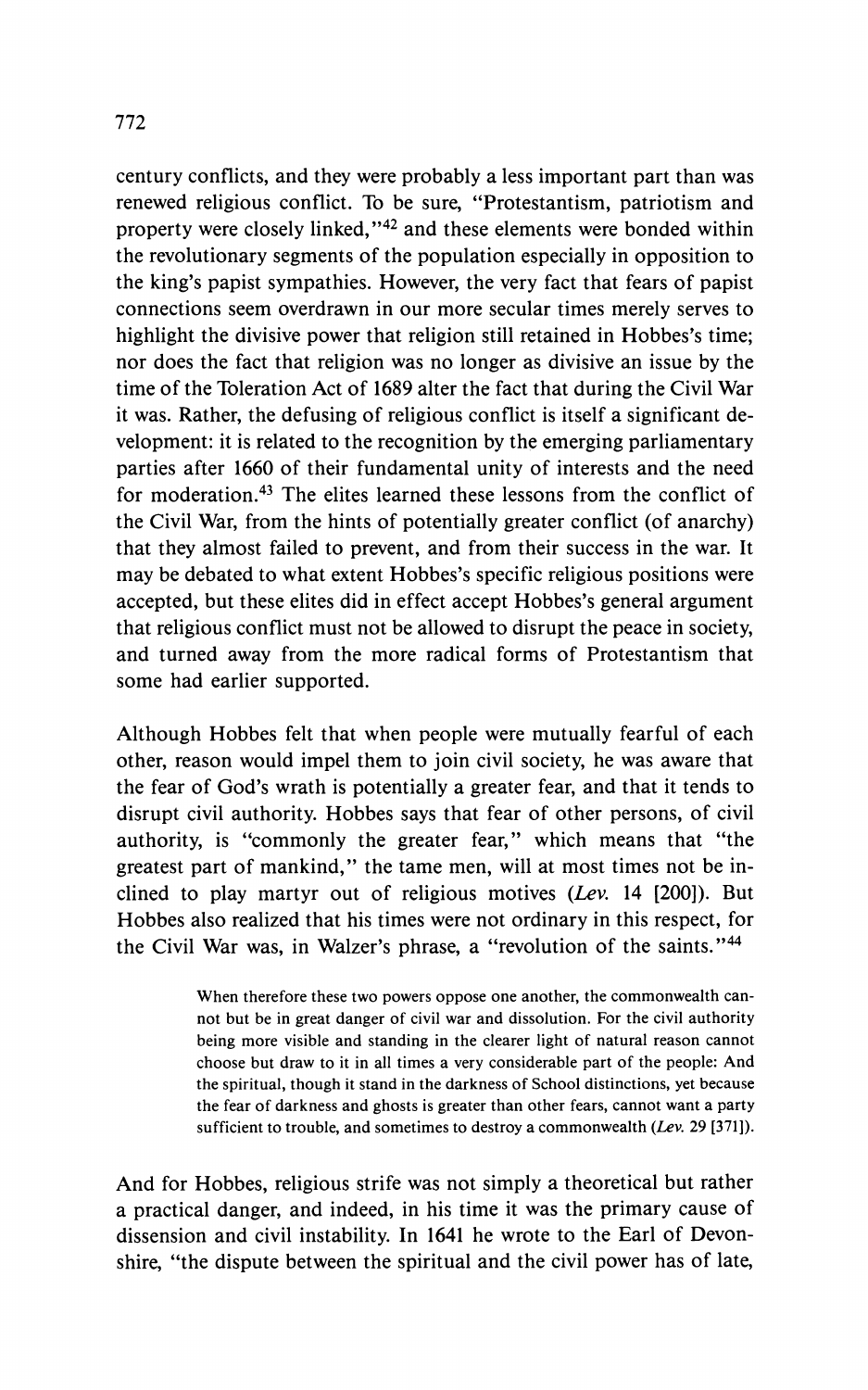**more than anything in the world, been the cause of civil wars in all places of Christendom."45** 

**It is very difficult to be certain about Hobbes's own religious beliefs. To be a publicly declared atheist in his day was dangerous, and Hobbes had a "terror at being arraigned for heterodoxy;"46 therefore he would have had good reason to be circumspect about atheistic views if he had held them - especially because, as an "immoral" writer, he was vulnerable to suspicion of it. But it is not clear that Hobbes held such views; in fact, he reportedly "died in mortal fear of hell-fire."47 Indeed, Glover has argued that Hobbes was not only not an atheist, but that his theological arguments were developed with such sincerity and with sufficient consistency that they threatened to contradict his political conclusions.48 For Glover shows that, for Hobbes, the subject may justifiably be released from his obligation to obey the sovereign if he (the subject) judges that obedience endangers his chances for salvation; and likewise, that a Christian living in a pagan state has a right to accept the authority of some Christian Church - an empirically rare case in Hobbes's time, but one which contradicts his theory of unified sovereignty, as we will see.49 But whether or not Hobbes was an atheist, it remains significant that he was concerned to make a strong and clear case to many who were not atheists; therefore it is best to consider "not Hobbes's sincerity of conviction, but the effects which his words seem designed to produce" upon the warring "saints."50 And here it is clear that Hobbes wanted to prevent fear of God's judgment from overriding fear of civil authority, to the extent of disrupting the commonwealth.** 

**Hobbes's strategy is to argue, in effect, that there is no privileged knowledge of religious truth between the time of the Revelation and the Second Coming - that is, during the historical present. Knowledge comes by interpretation of the Word, but Hobbes's preference of the proper agent of interpretation is the civil sovereign.51 However, this essentially negative argument can hardly have been adequate to assuage the fears - and the motives for political action - of those who felt that obedience to the civil interpretation of God's law was incompatible with their own salvation, that is, those who still feared the wrath of God more than they feared the civil laws and felt that the two contradicted each other. To a certain extent, Hobbes answers this problem by defending the Word and its civil interpretation as against individual reason or individual inspiration: to this extent the question is the old one concerning the public expression of worship, which is simply not resolvable by reason or faith, but rather entails a public decision. But here, although he is os-**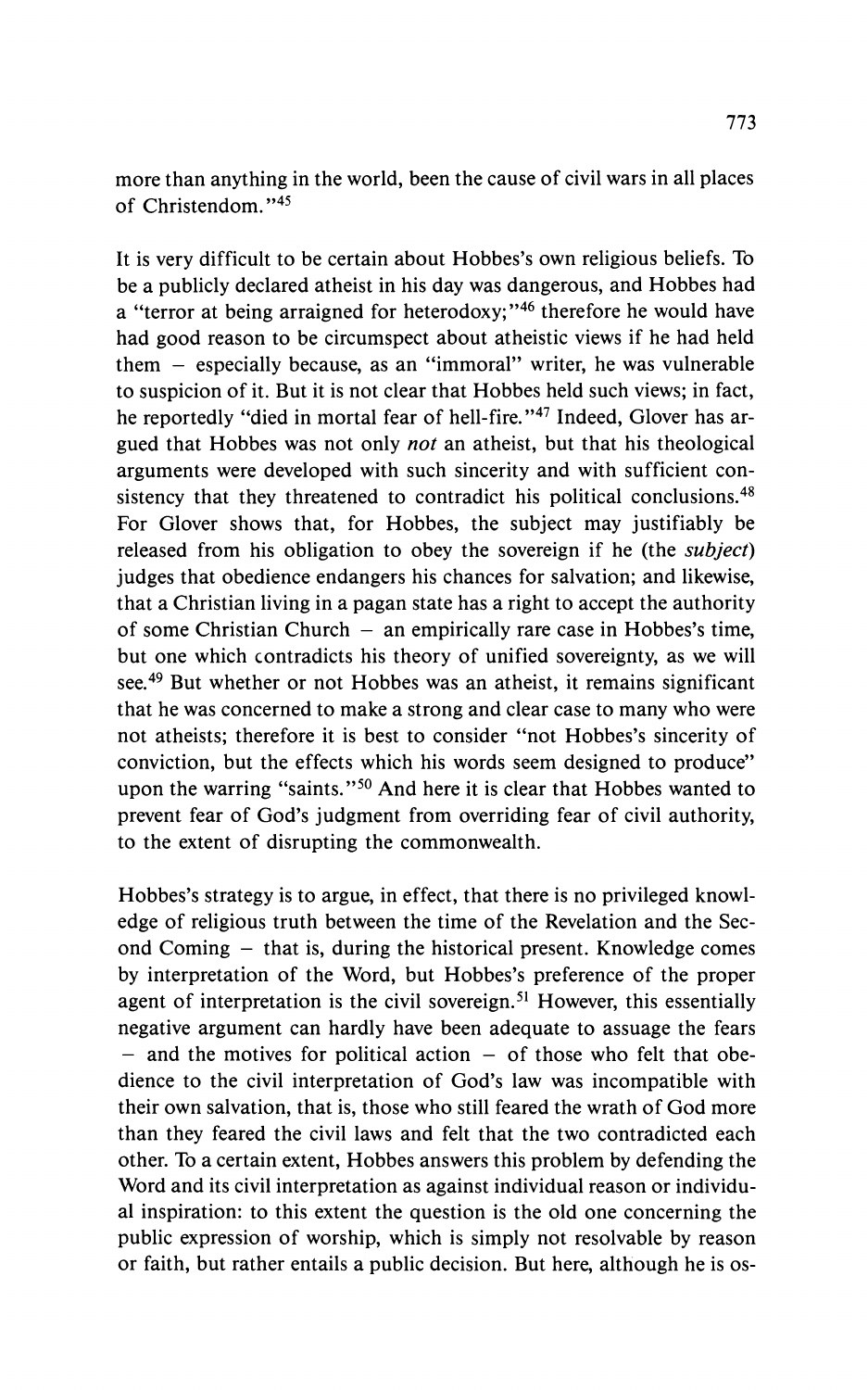**tensibly defending Anglican orthodoxy, Hobbes attempts to strengthen**  his position by heterodox fideist-skeptical arguments<sup>52</sup> that bring him to **the point of religious toleration. Hobbes attempts to assuage religious fears by means of a radical separation of Hellenistic from Hebraic strands in the Christian tradition, reducing our knowledge of God's attributes to knowledge of His existence and power - the purely Hebrew I AM - and by reducing our knowledge of His law to His word; and Hobbes says, "all that is necessary to salvation is contained in two virtues, faith in Christ, and obedience to laws" (Lev. 43 [610]). But because Hobbes is skeptical about our ability to interpret the laws correctly with certainty ("who shall judge?"), he concludes that "there can therefore be no contradiction between the laws of God and the laws of a Christian commonwealth"; and because he obviates with Pauline arguments our duty to play martyr by disobedience, even to an infidel sovereign, he essentially reduces the requirements for salvation to faith alone (Lev. 43 [624-625]).** 

**Thus armed with an anti-Hellenistic faith and a materialistic interpretation of the Word (especially concerning an earthly Kingdom of God), Hobbes's argument moves to a critique of the ideology of the Catholic Church, comparing it to a "Kingdom of Fairies," and declaring the Papacy to be "the ghost of the deceased Roman Empire, sitting crowned upon the grave thereof." But Hobbes does not or cannot stop here, "for it is not the Roman clergy only that pretends the Kingdom of God to be of this world, and thereby to have a power therein, distinct from that of the civil state" (Lev. 47 [712, 715]). He proceeds to argue for the untying of the "knots" on Christians, whose "consciences were free, and [whose] words and actions subject to none but the civil power" before the establishment of politically active Churches - just as the "knots" of the Pope, the Episcopacy, and the Presbyterians, in turn, had been untied in his own time.** 

> **And so we are reduced to the independency of the primitive Christians to follow Paul, or Cephas, or Apollos, every man as he liketh best; which if it be without contention, and without measuring the doctrine of Christ by our affection to the person of his minister (the fault which the apostle reprehended in the Corinthians), is perhaps the best... because there ought to be no power over the consciences of men but of the Word itself, working faith in everyone, not always according to the purpose of them that plant and water, but of God himself that giveth the increase" (Lev. 47 [710, 711]).**

**Thus, Hobbes arrives at a theoretical defense of religious toleration (implicitly extended to non-Christians because the state cannot legislate be-**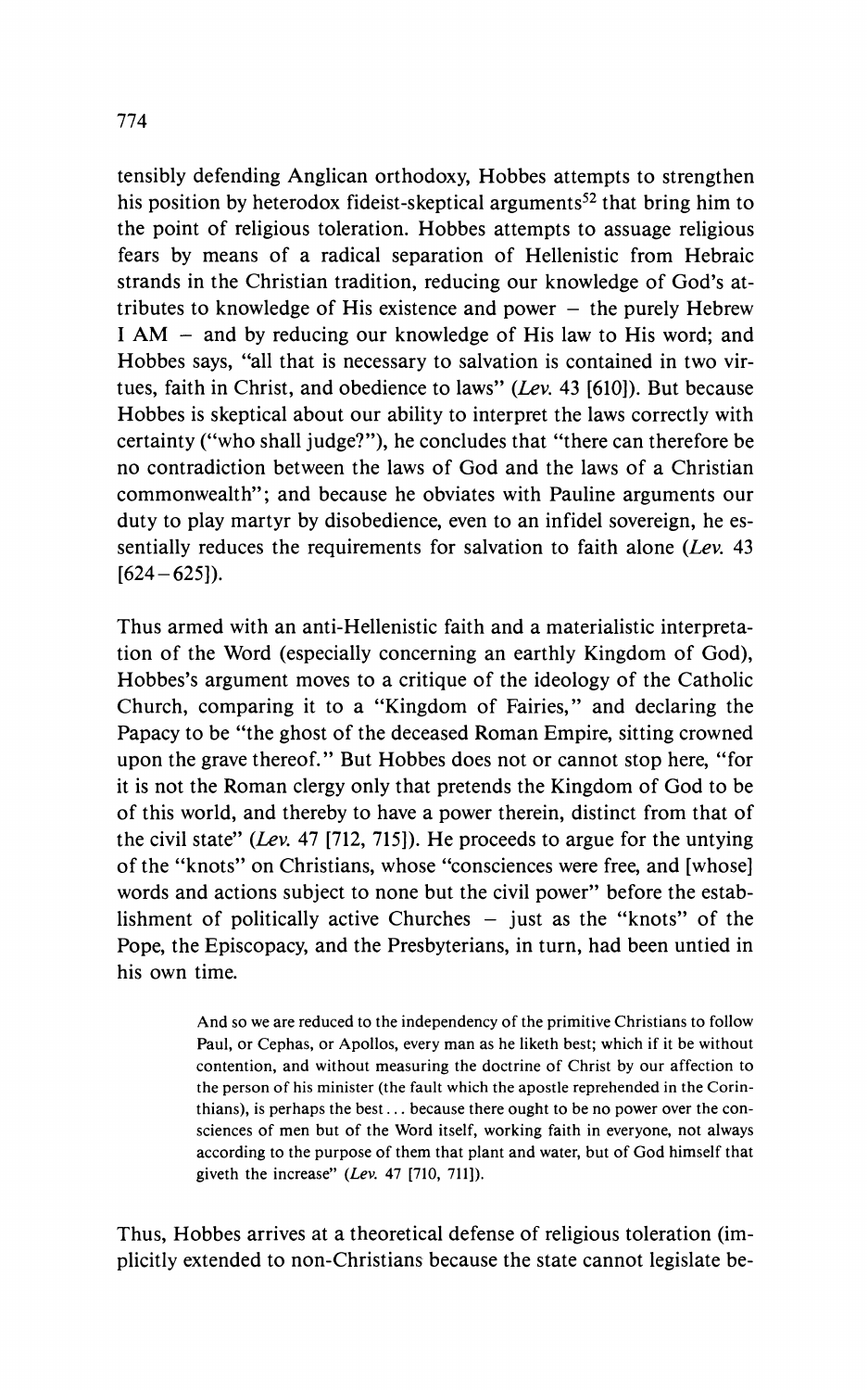**lief) so long as it does not threaten to disrupt the civil peace, and a practical defense of civil religion for his own times. This means that everyone**  may define his religion as his conscience – and his fear – dictates to **him, but that in his behavior he must obey the state: belief becomes a private matter, but religious practice, worship, is retained within the public realm, and the problem of toleration is made a question of prudential political policy.** 

**Thus, we might infer that for Hobbes prudential policy in the face of extreme conflict in general entails the attempt to re-equilibrate, as it were, the public and private realms - on one side, incorporating into the public realm some fundamental but minimal solution to the issues at conflict as state policy, and on the other side, excluding the most controversial aspects of the conflict from public consideration (because they then only lead to disruption), banishing them to the private realm. In this respect, Hobbes's prudence becomes a form of liberalism.** 

**It may be further noted that if Locke is understood to have made a more principled or less prudential argument for toleration, founded on adherence to natural law and to reason as "our last judge and guide in everything" (Essay Concerning Human Understanding IV, xix, 14), then his theory does not simply represent an advance of "modernity," but rather, if anything, a more medieval argument than the one Hobbes makes. However, Kraynak argues that Locke fully accepted Hobbes's prudential arguments and traces Locke's development from an openly Hobbesian position to a more roundabout acceptance of Hobbes. Locke's apparently greater principled defense of tolerance was actually a double application of prudential argumentation, for true believers who felt that their salvation would be endangered by the establishment of false belief had to be shown, not that their religious fears were unjustified (i.e., they could not be persuaded to accept prudent skepticism), but that religious Establishment or tolerance did not in fact endanger them.53 In this respect, Kraynak argues that absolutism (the fundamental decision in the public realm) and toleration (the privatization of the most controversial aspects) are still linked by prudentialism in Locke; the liberal appeal to natural right came later.** 

### **Trust: Hobbes's liberalism and the sequence of political development**

**Thus, Hobbes used a sociological and historical characterization of human nature and a fideist-skeptical theology in constructing his argu-**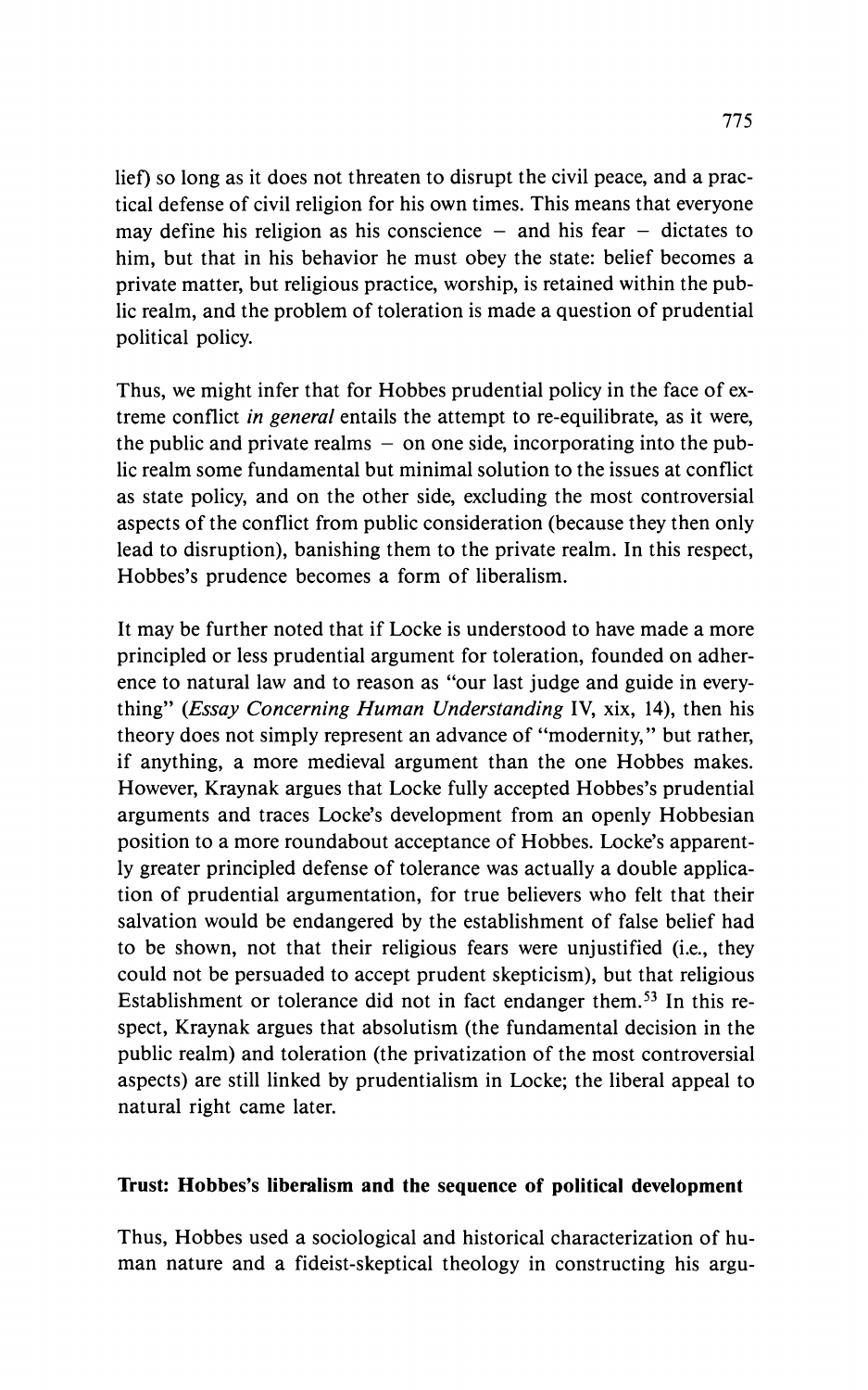**ments for social peace. He attempted to suppress the dangerous passion of pride as a motivation for political action in the enlarged nation of strangers and to replace it with obedience to the artificial (contractual) sovereign based on a fearful human nature. And where religious fear could not be overcome, he argued for a prudential public policy of religious toleration, privatizing religious belief and publicly establishing a form of worship in order effectively to remove the grounds for religious conflict. And these arguments, which were not entirely original with Hobbes, were newly effective in his historical context: for this reduction of political passion and narrowing of the field of conflict were central desiderata both of other theorists of the period and also of the elites.54 However, the question remains whether Hobbes's prudential toleration and his sociological modernism are sufficient for us to call him a liberal or a proto-liberal. The answer turns on the question of trust. For as we saw earlier, once Hobbes had accepted the idea of a large society of strangers and the constant potential for social (especially religious) conflict, he was bound implicitly to accept a new and "artificial" structure of trust to ensure the legitimacy of the new regime and to limit or resolve forms of conflict that could not simply be suppressed by force. This "artificial" structure of trust was necessary to close the gap in the social order left unfilled by force or reason alone. And as we will see, this idea of trust turns out to be one of the central building blocks of procedural or prudential liberal theories.55** 

**But trust is not unambiguously central to all liberal theories, especially those which place primary emphasis on irreducible rights and liberties. Before we examine the parallels between procedural or prudential liberalism and Hobbes's theory, it will be well to consider whether Hobbes is actually hostile to these other elements of liberalism. Two initial questions present themselves. First, Hobbes's preference for absolutism seems difficult to reconcile with the idea of popular sovereignty present in many forms of liberalism. But Kraynak has argued that Hobbes's absolutism is (a) a product of popular consent and (b) the arbitrary imposi**tion of established orthodoxy over against extreme conflict<sup>56</sup> – features **that correspond to the "artificial" new order and the prudential toleration outlined above. Moreover, it is possible to interpret Hobbes's absolutism simply in terms of undivided sovereignty rather than irreconcilable opposition to popular rule, for while he preferred monarchy, he admitted that its advantages were the "one thing alone I confess in this whole book not to be demonstrated, but only probably stated" (De Cive, preface). Thus, Hobbes's absolutism may not contradict a liberal orientation, as it might seem at first glance to do. On the contrary, it has been**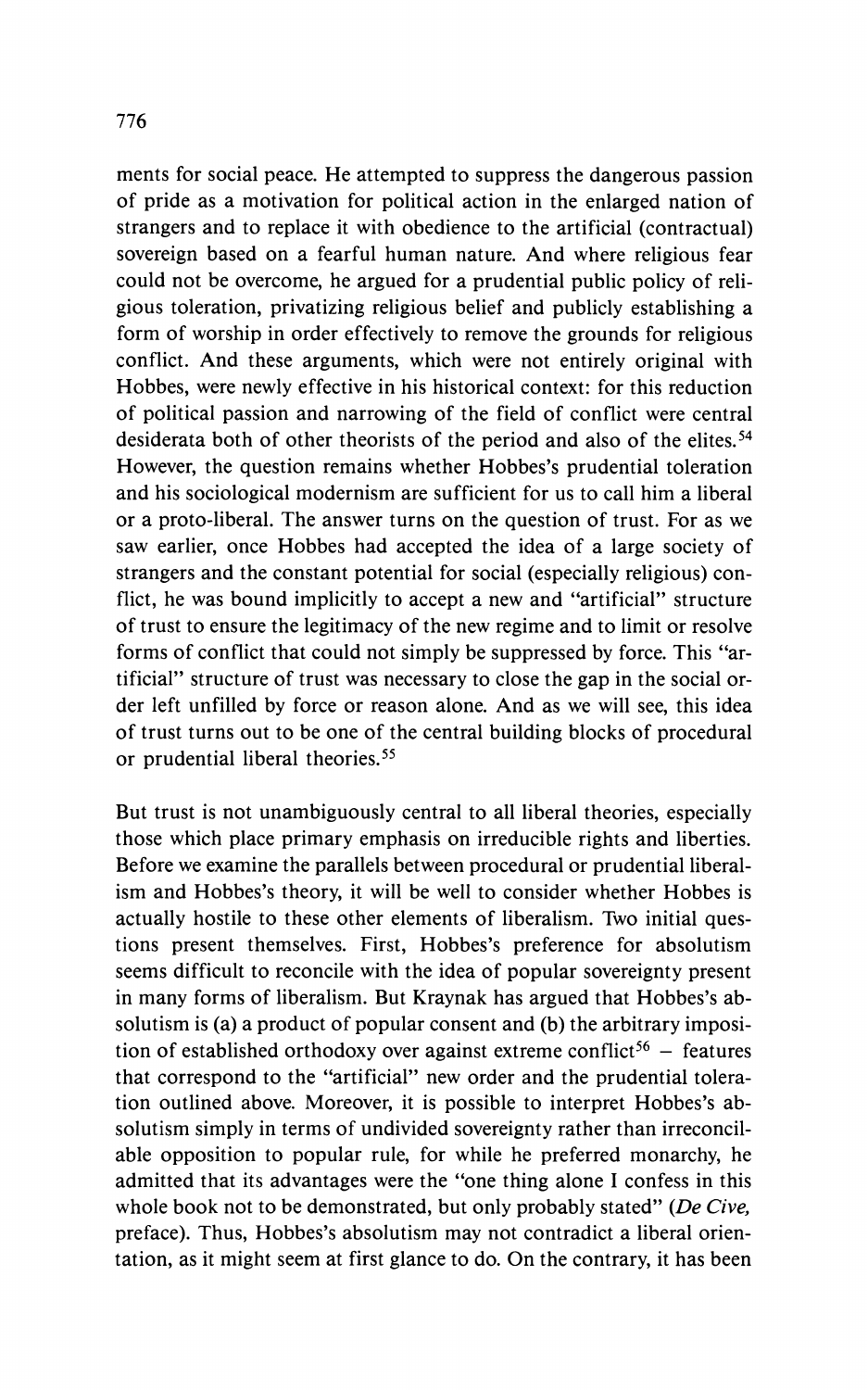**recognized since Hobbes's own times that his arguments were subtly subversive of the social and political foundations of the elites who were ostensibly to benefit from them. The contending elites pursued what they viewed as their conservative interests in reasserting their ancient rights as against a centralizing monarchy and at the same time preventing the spread of participation rights to lower social strata.57 But to the extent that they were persuaded by Hobbes's conservative arguments in favor of political order, they were compelled to recognize that the prideful pursuit of aristocratic honor had to be renounced in favor of egalitarian fear, which was now the most effective barrier to the spread of disorder. And here, Hobbes must be seen as one of the first theorists to argue that the reassertion of liberties after the fall of absolutism could not be made on old feudal bases; that absolutism had already leveled much of the old aristocratic social hierarchy. "Even against his will, therefore, Hobbes has forged a revolutionary weapon. If he defended absolutism, it was only on the ground that absolutism is in the general interest; and should this be denied, as his own thought gives us a basis for doing, absolutism disappears, and in its place is substituted the liberal system for which the philosopher's nineteenth-century utilitarian disciples contended."58** 

**The second problem is that while liberalism gives a high priority to freedom, Hobbes's theory does not seem to do so.59 Hobbes restricts categorical rights, beyond the right to life, to the state of nature, where every one has an additional absolute right to everything necessary for survival (i.e., the means of survival) and felicity. But this freedom is effectively worthless, he argues, because it provides no security in which to enjoy it. The question becomes, therefore, how much freedom citizens in an established political order can have consistent with the survival of that order. But Hobbes does not advocate restriction of liberty as such, although liberty is hardly given the highest priority: it "depend[s] on the silence of the law," and "the use of the laws (which are but rules authorized) is not to bind people from all voluntary actions, but to direct and keep them in such a motion as not to hurt themselves by their own impetuous desires, rashness or indiscretion, as hedges are set up, not to stop travellers, but to keep them in the way" (Lev. 30 [388], 21 [271]; see De Cive XIII, 15). Thus, while Hobbes continues to take a prudentialist view of liberty, he is clearly not hostile to it.** 

**But liberalism has sometimes been defined procedurally or prudentially,**  without including categorical or natural rights  $-$  that is, as a theory that **may aim at maximizing freedom and popular sovereignty, but does not assume them. It may be useful to examine such a definition and ask how**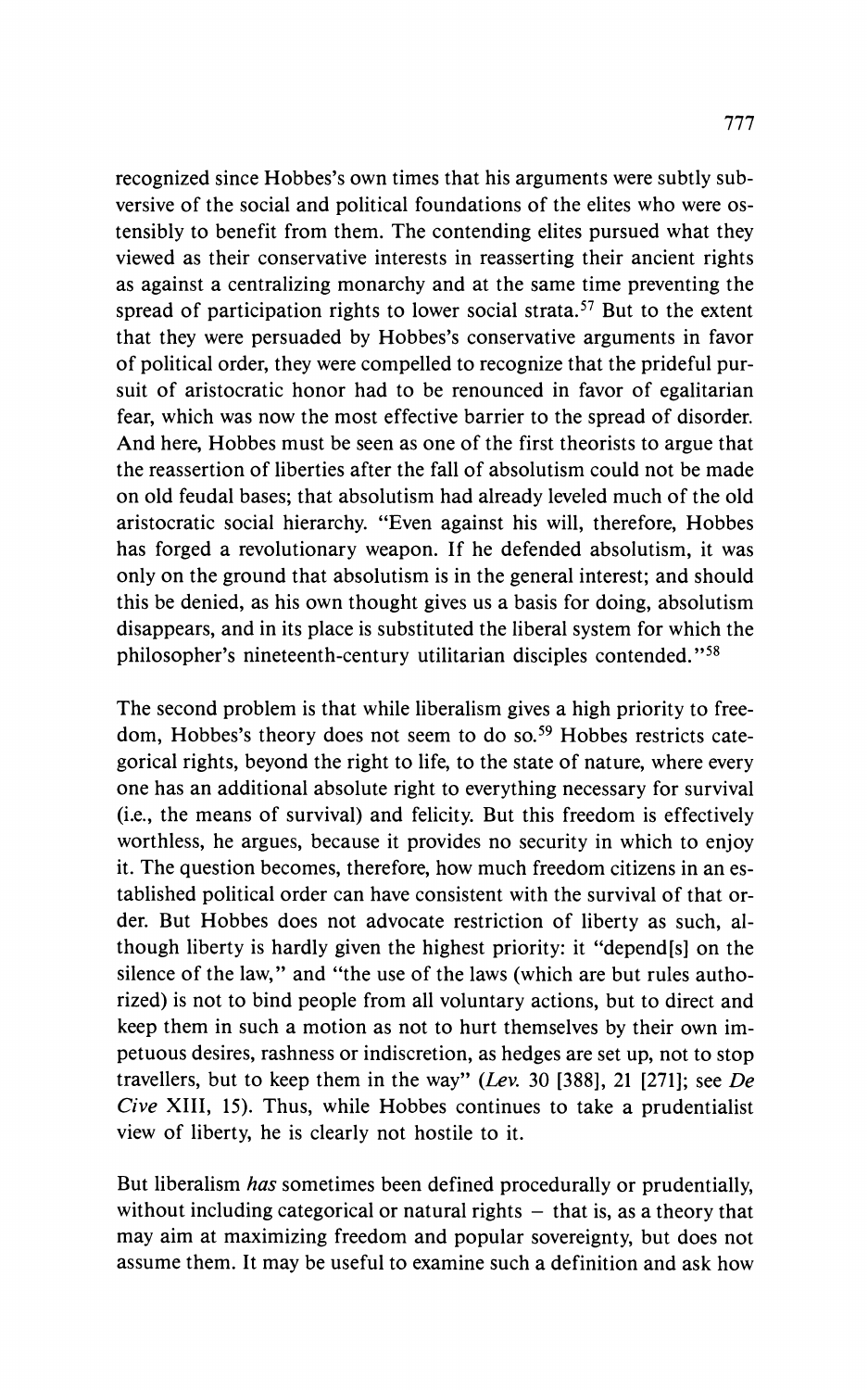**near Hobbes's theory comes to it. Dahl has characterized the liberal element of polyarchy (liberal democracy) as contestation, and Dahrendorf has similarly stressed the importance of limited public conflict.60 This definition of liberalism entails two primary factors. First, there is no requirement for consensus, and a skeptical epistemology is adopted in or**der that true arguments can surface<sup>61</sup> and in order to reduce the chances **that contenders will be willing to fight physically for their views. That is, public disagreements are recognized as legitimate, are dealt with in the public forum, and are not suppressed in the name of unity. And second, rotation in office is possible and expected, and open opposition to the incumbents is legitimate. That is, one's opponents are tolerated to the extent that this toleration is mutual, and opposition to the liberal system itself is tolerated to the extent that it appears to present no danger of des**troying it  $-$  tolerance is not an absolute value in this respect.<sup>62</sup> Thus, **rights in conflict and the extremity of conflict are limited by the willingness of the parties in conflict to abide by the procedural rules. If these rules are adhered to, freedom can be very great indeed.63** 

**Perhaps the most important precondition for this sort of liberalism and for the self-limitation of conflict is that opponents trust each other to abide by the procedural rules, especially that the winners not attempt to destroy physically the losers or the system that permits the losers to rise again. In this respect, trust mediates the tension between order and freedom. But such trust presumably depends either on assumptions about the trustworthiness (or at least sociability) of human nature or else on structural conditions that permit trust.** 

**But does Hobbes really rely on trust in developing his arguments? He obviously assumes no such trustworthiness in human nature. And his arguments about structural conditions seem to make trust irrelevant, since trust has no effect on compliance to covenants in the state of nature and is superfluous within a State that can enforce compliance (Lev. 14 [196]).64 However, since the Leviathan is an artificial creation needed to overcome the mutual fear of strangers in a society in which trust based on "natural" place is no longer possible, Hobbes either has to argue that the State is capable of suppressing all causes for fear and distrust, or else he has to investigate procedures for the further "artificial" creation of structures of trust - that is to say, procedures for the self-limitation of conflict under the rule of the sovereign. And significantly, we recall, his arguments about prudential policy regarding religion imply that he recognized at least one important continuing area of potential conflict after the establishment of the social contract: in the legitimation of the**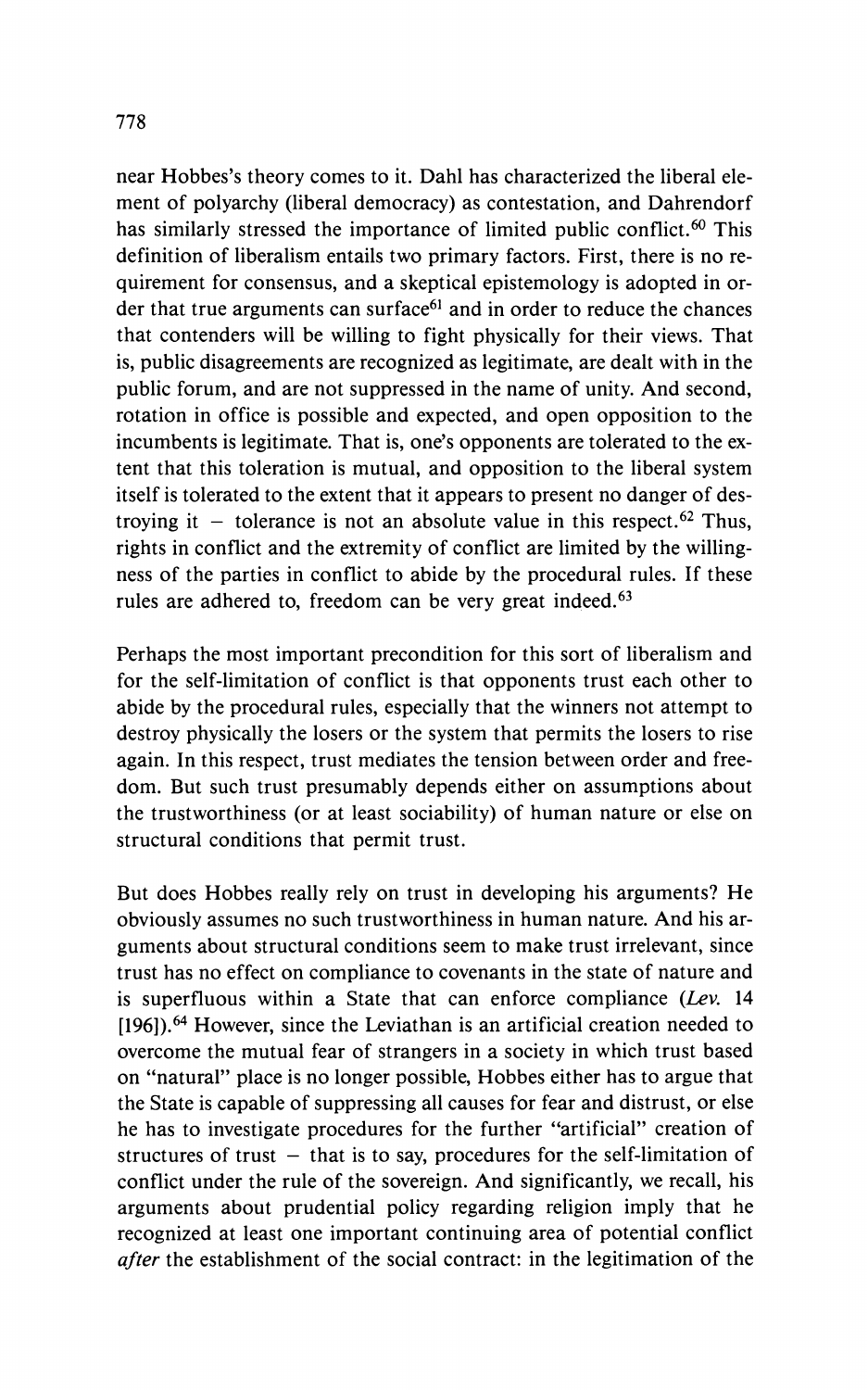**State for those who fear that obedience to the sovereign may endanger their salvation - and perhaps by extension, in the competition of powerful factions for ascendancy within the structure of sovereignty. It now seems that Hobbes's strategy of re-equilibrating the balance between the public and the private realms can only have as its intention, and can only function as, the erection of a structure in which mutual trust can grow, since otherwise the State is incapable of suppressing extreme conflict.**  Each party in conflict must come to believe that its opponents - should they come to ascendancy within the State  $-$  will not exercise their ability **radically to suppress those out of power (by killing, imprisoning, forcing conversion, and so on). And this belief must become mutual, otherwise, no party will have an incentive to cease its struggle and seek accommo**dation. In this sense, the growth of trust  $-$  which now appears as the reduction or redirection of fear under the social contract - results from **the success of the sovereign in (1) assuring security and (2) reducing extreme conflict by a prudential policy of establishing certain minimal practices in the public realm and of banishing the most controversial points from the arena of public decision to the private realm. As trust grows, that is, as the base of procedural guarantees and agreement on fundamental issues becomes more secure, the danger of vigorous opposition among factions or to the policies of the sovereign declines - and more freedom can prudentially be permitted.** 

**This much seems clear in theory. And historically, as Stone notes, the growth of moderation - presumably accompanied by growing trust was probably the most important factor that permitted the British polity to retain the liberties that were won in the seventeenth century:65 passions in political and religious conflict were reduced, and even the victory of Whig policies after 1721 was not accompanied by the physical annihilation of the opposition, as had been the case prior to the Restoration.66 Mass political participation (the democratic element) was indeed reduced, but a liberal political culture had taken root that survived both the restriction of the franchise in the eighteenth century and the re-democratization of politics in the nineteenth and twentieth centuries.** 

**This sequence, on the whole, matches Hobbes's recommendations. Centralization of sovereignty was necessary to prevent the anarchy of the prideful aristocracy on one side, and the disorder of too large a population with political rights on the other side. And the reformulation of established religious orthodoxy with the granting of toleration to dissenters (the re-equilibration between the public and private realms) was**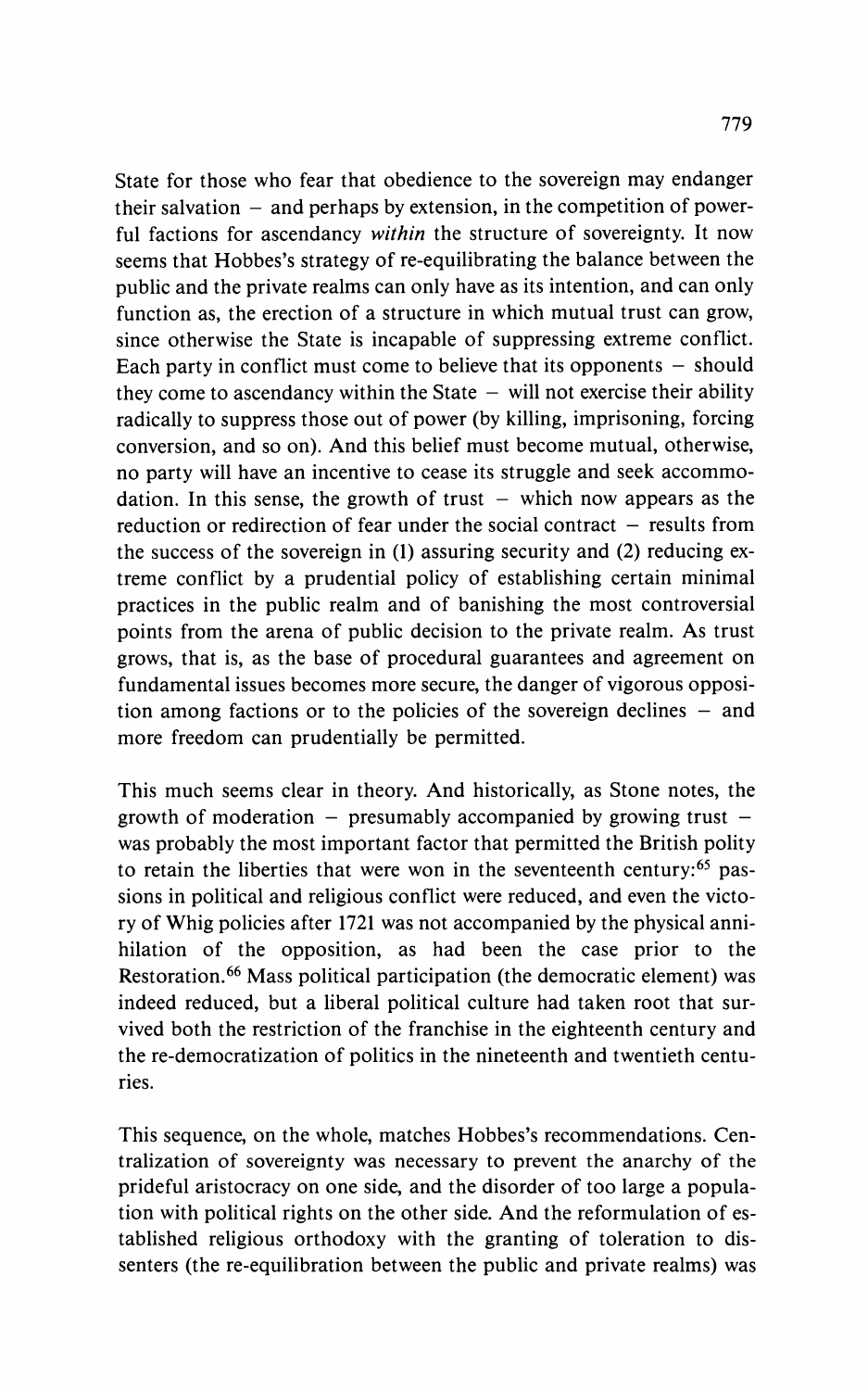**necessary to defuse extreme religious conflict. Aristocratic honor and pride could not again be permitted to play a decisive role in politics, but as sovereignty became stabilized, and as parties in conflict learned that they could trust each other to abide by the procedural rules and that they could rely on the state to enforce these rules, further extensions of the franchise and of religious toleration posed ever decreasing dangers to this structure of procedural liberalism.** 

**Thus, just as Hobbes's "micro" theory of the structural conditions for freedom match those of procedural liberalism, his account also contains an implicit "macro" theory of the sequence of development of these structural conditions that corresponds to more recent theories of political development. It has been explicitly recognized by historians and social scientists at least since the nineteenth century that there is a sequence of development most propitious to the emergence of procedural liberalism - or liberal democracy. For instance, Tocqueville argued that if liberty was lost in the process of democratization, it would be much harder to regain;67 and Helmut Plessner attributed the lack of such liberal values in Germany prior to 1933 to the "belated" development of national unity until after the construction of a centralized strong-state.68 More recently, Robert Dahl has argued that the chances for polyarchy (liberal democracy) are greater if the liberal element of contestation is achieved before the democratic element of inclusion.69 And scholars working on the Social Science Research Council's project on political development have suggested that a liberal democratic outcome is more likely if the question of national identity (religion, ethnicity, language, etc.) is established before governmental institutions are legitimated; and this before the franchise is universalized; and this before redistribution and expanded state competence are attempted.70** 

**From this latter perspective, the breakdown of English absolutism and the struggle for Parliamentary sovereignty ("the King in Parliament") raised the problem of legitimation of an emergent liberal state structure (i.e., which recognizes open competition for office). But this crisis did not arise in isolation, but rather together with the crises of national identity (the questions of religion and of the Celtic periphery) and of participation (the question of citizenship and franchise). These additional crises made it more difficult to legitimate the liberal state: it would have been made easier by a prior resolution of the crisis of national identity and by a postponement of the crisis of participation.** 

**Hobbes's view is similar. Religious conflict (the question of national**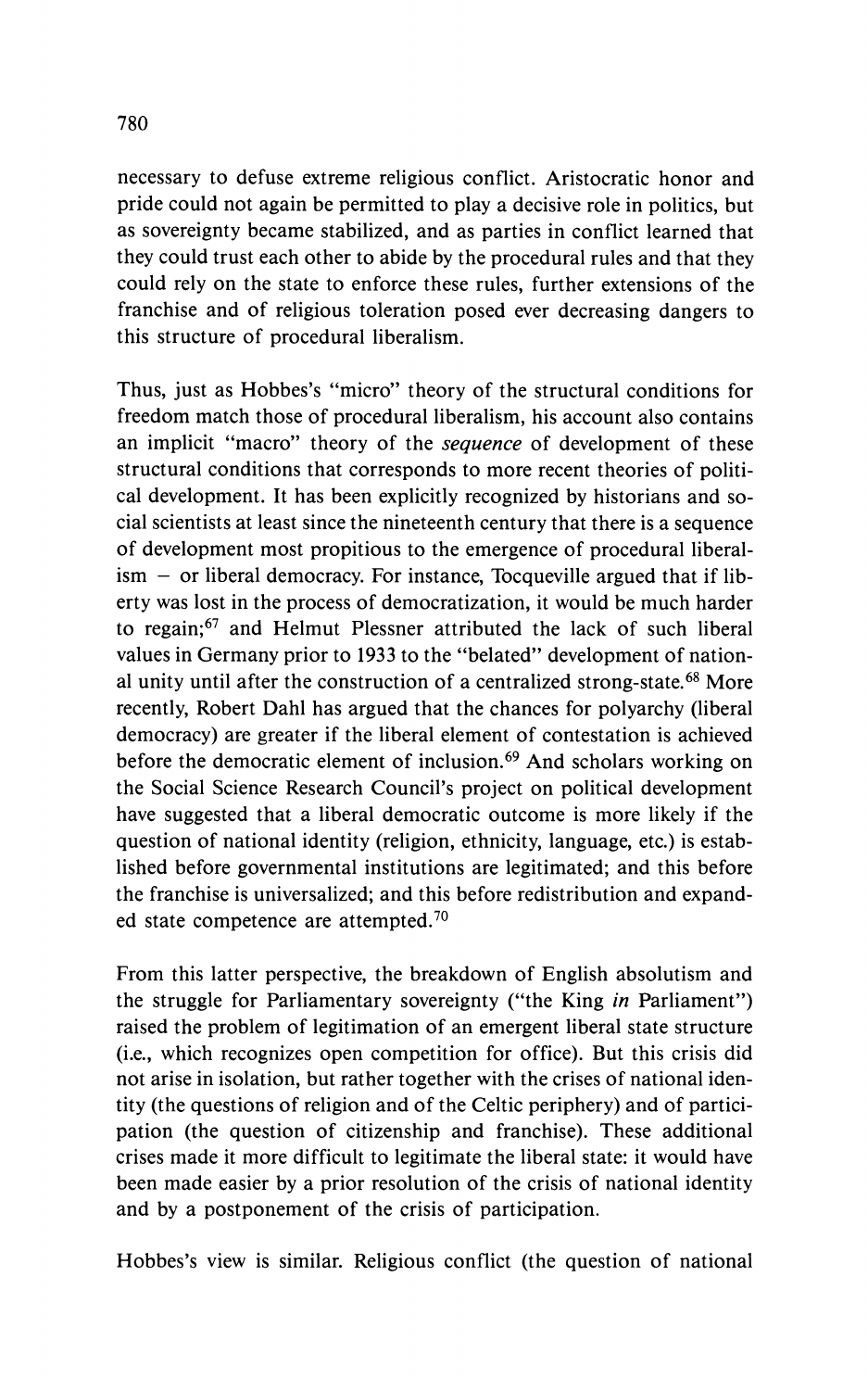**identity) must not be permitted to interfere with the establishment of sovereignty (legitimacy): this conflict must be resolved before the sovereign can enjoy secure legitimacy. Hobbes was agnostic about the specific form of sovereignty, as we have seen, but he appears to argue that if the regime was to become democratic, a liberal political culture (a particular attitude toward conflict resolution) had to be legitimated prior to the extension of participation rights. This was the only way that order and liberty could coexist: democratization could follow (his agnosticism, not his preference), but if safely, then only on this basis.71** 

**How close does this bring Hobbes's theory to liberalism? It appears to be quite close to the procedural (and utilitarian and prudentialist) liberalism outlined above - and it contains a recognition of the macrostructural requisites of freedom similar to that of later "sociological" accounts of the development of procedural liberalism. Both Hobbes and the procedural liberals begin from much the same premises and have much the same goals, except that the latter stress the importance of liber**ty and accept democracy more than Hobbes did - although as we have **seen, Hobbes was not against greater liberty as such, nor did he irreconcilably oppose democracy. At least two competing traditions of liberalism could be adduced, however, which do seem to depart in principle from Hobbes's theory: theories of republican virtue72 and theories of categorical or natural rights. For in contrast to Hobbes and procedural liberalism, republican virtue liberalism tends to reject the premises of an atomistic methodology and a fearful psychology, because liberty or servitude inhere in the collectivity, but to accept a prudentialist orientation to public policy. And categorical or natural rights liberalism tends to reject prudentialist restrictions of certain basic rights or liberties, but often accepts the atomistic methodology and fearful psychology. On the other hand, neither tradition seems to succeed in characterizing the empirical (sociological and historical) foundations and requirements of liberty as**  well as Hobbes and procedural liberalism  $d\sigma$  – nor do they fully intend to, **for each takes man and society as empirically given only in order to show how they can be transformed: man to autonomy, and society to virtue.** 

**Hobbes stood at the beginning of the history of the post-absolutist nation state, which has not yet come to an end. If the analysis presented here is correct, he owes much of his continuing relevance to us to his recognition of this new historical situation and to his attempts to solve certain political problems associated with it. I have argued that Hobbes's modernity consisted largely in his recognition of the emergence of a large nation of strangers, of large numbers of citizens with equal rights,**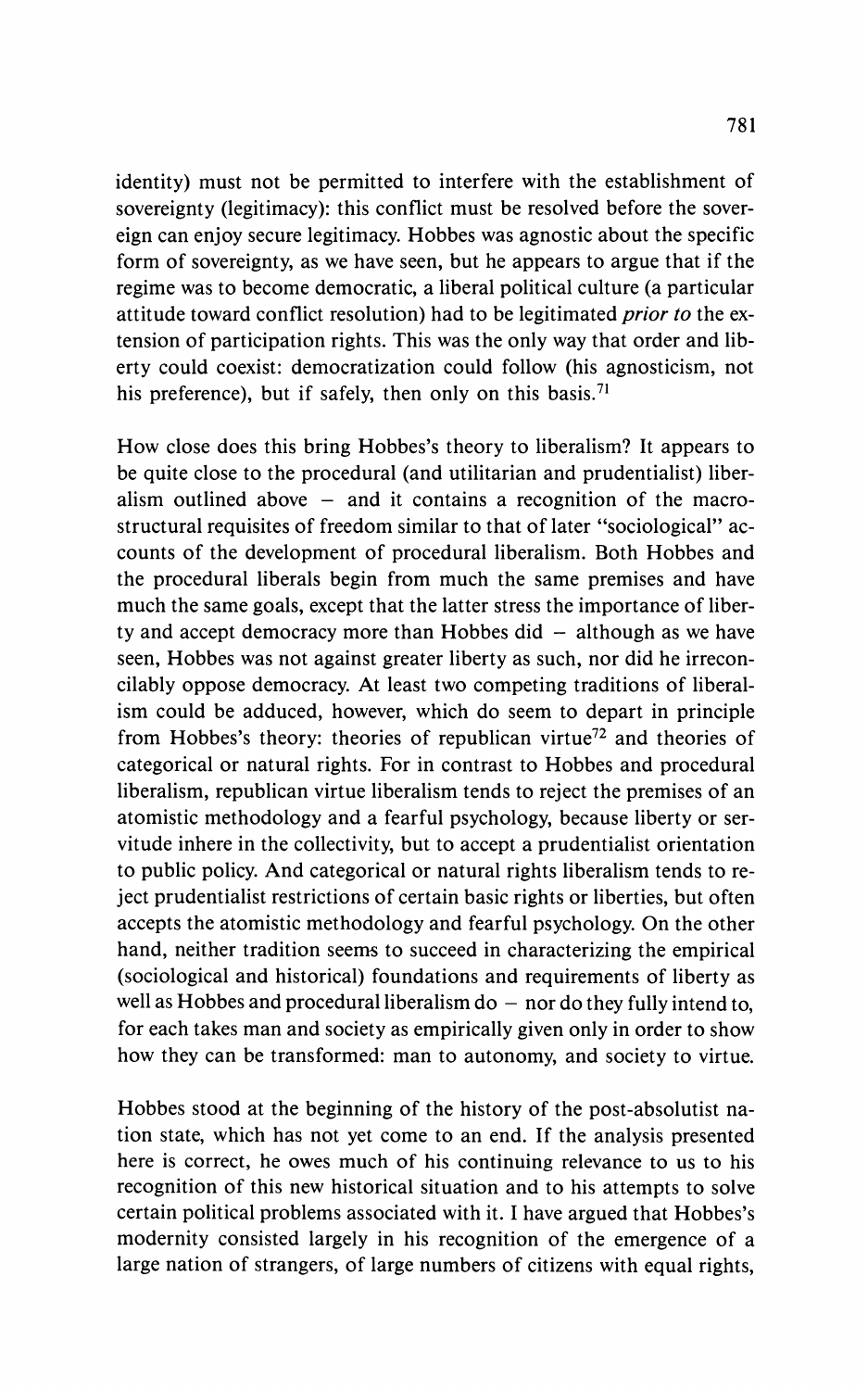**and his analysis of the fear arising from it. And his liberalism, or protoliberalism, consisted of his attempts to find a way to build "artificial"**   $structures of authority and trust - to replace the vanished "natural"$ **authority and trust of premodern society - partly by a prudential public policy to moderate extreme conflict. Only on this basis was the "silence of the law" possible that permitted freedom.** 

#### **Acknowledgments**

**I wish to thank Daniel Bell, Donald Herzog, George Homans, Talcott Parsons, Michael Walzer, and the Theory and Society reviewers for their comments on earlier versions of this article.** 

### **Notes**

- **1. Most of the themes in this paragraph are touched on in Leo Strauss, The Political Philosophy of Hobbes (Oxford: Clarendon, 1936) and Natural Right and History (Chicago: University of Chicago Press, 1953); Richard S. Peters, Hobbes (Harmondsworth: Penguin, 1956); C. B. MacPherson, The Political Theory of Possessive Individualism:**  Hobbes to Locke (Oxford: Oxford University Press, 19<sup> $\rightarrow$ </sup> Quentin Skinner, "Hob**bes's 'Leviathan"' Historical Journal 7 (1964): 321-333, "The Ideological Context of Hobbes's Political Thought" Historical Journal 9 (1966): 286-317, and "Conquest and Consent: Thomas Hobbes and the Engagement Controversy," in G. E. Aylmer, editor, The Interregnum: The Quest for Settlement 1646-1660 (London: Macmillan, 1972); Keith Thomas, "The Social Origins of Hobbes's Political Thought," in K. C. Brown, editor, Hobbes Studies (Oxford: Basil Blackwell, 1965); Willis B. Glover, "God and Thomas Hobbes," in K. C. Brown, editor, Hobbes Studies (Oxford: Basil Blackwell, 1965); J. G. A. Pocock, Politics, Language and Time (New York: Atheneum, 1973); Albert O. Hirschman, The Passions and the Interests: Political Arguments for Capitalism before its Triumph (Princeton: Princeton University Press, 1977); and**
- **→ Robert P. Kraynak, "Hobbes's Behemoth and the Argument for Absolutism"** *Ameri***can Political Science Review 76 (1982): 837-847, and "Hobbes on Barbarism and Civilization" Journal of Politics 45 (1983): 86-109; but they intersect at many points. Further citations of historical literature, as well as more precise citations of Hobbes literature, is given in the body of the article.**
- **2. E.g., J. H. Hexter, "Storm over the Gentry," in Reappraisals in History (London: Longmans, Green, 1961); Hugh R. Trevor-Roper, "The General Crisis of the Seventeenth Century," in Religion, The Reformation and Social Change (London: Macmillan, 1967); Perex Zagorin, The Court and the Country: The Beginning of the English Revolution (London: Routledge & Kegan Paul, 1969); Lawrence Stone, The Causes of the English Revolution, 1529-1642 (London: Routledge and Kegan Paul, 1972); The**da Skocpol, States and Social Revolutic  $\rightarrow$  Jack A. Goldstone, "Capitalist Origins of **the English Revolution: Chasing a Chimera," Theory and Society 12 (1983): 143-180; cf. Christopher Hill, "A Bourgeois Revolution?" in J. G. A. Pocock, editor, Three British Revolutions: 1641, 1688, 1776 (Princeton: Princeton University Press, 1980).**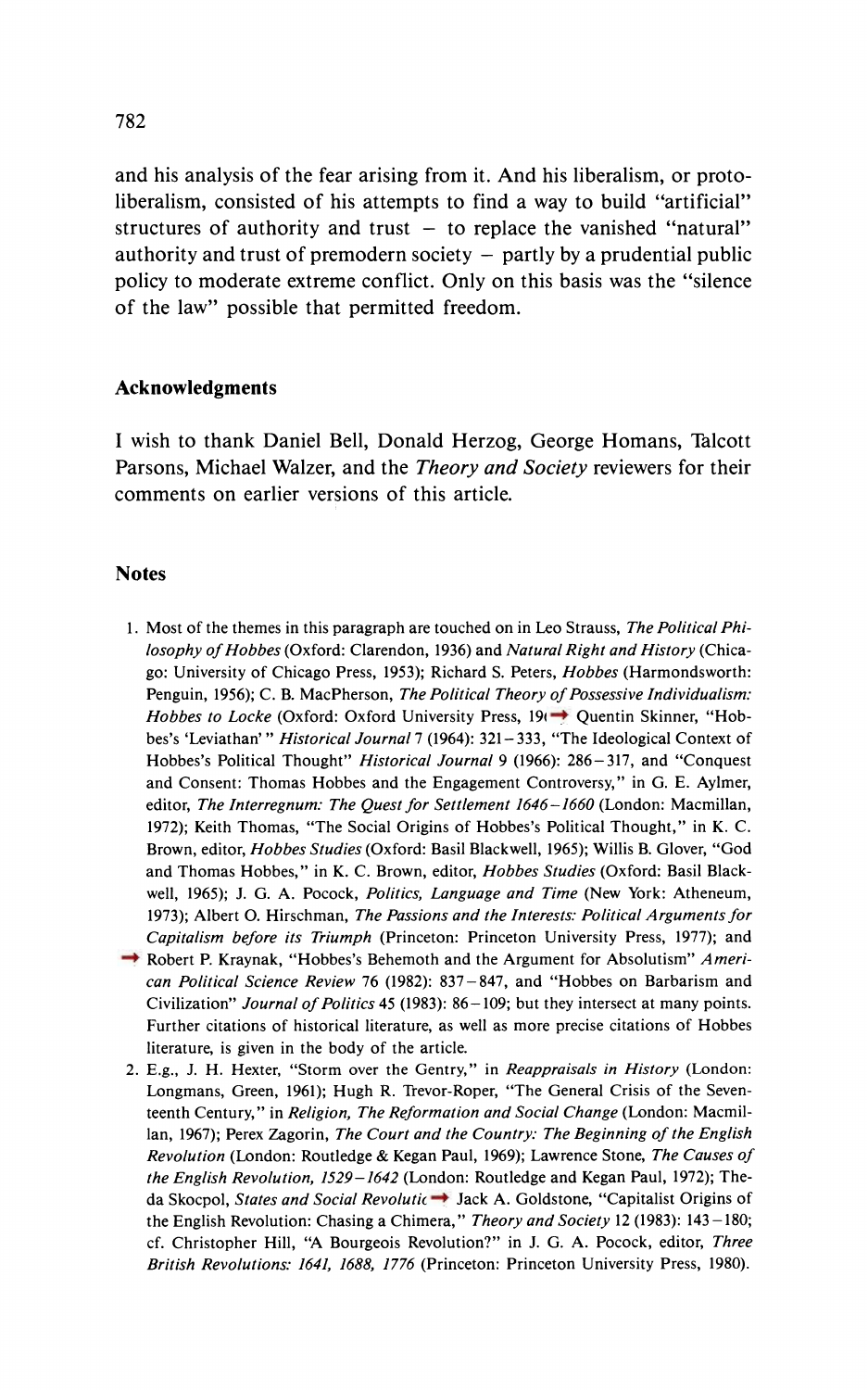- **3. Such an interpretation can, of course, only be sketched here, but I do attempt to satisfy several methodological criteria. I try to avoid the vagueness of a structuralfunctionalist framework and the improbability of a Marxist view. A promising alternative is a structuralist-developmental (and comparative-historical) framework as used in some current social science historiography. This is not the place for a full characterization of this approach, but it can be traced to Montesquieu, Tocqueville, and, in some respects, Weber; and contemporary examples include Juan J. Linz, The Breakdown of Democratic Regimes: Crisis, Breakdown, and Reequilibration (Baltimore: Johns Hopkins, 1978); Theda Skocpol, States and Social Revolutions (New York: Cambridge University Press, 1979); Stanley Lieberson, A Piece of the Pie: Blacks and White Immigrants since 1880 (Berkeley: University of California Press, 1980); Seymour Martin Lipset, "Radicalism or Reformism: The Sources of Working-Class Politics," American Political Science Review 77 (1983): 1-18; and, appropriately interpreted, the contributors to Raymond Grew, editor, Crises of Political Development in Europe and the United States (Princeton: Princeton University Press, 1978).**
- **4. As suggested in the last phrase, I wish to use the term "modernity" to refer, most centrally, to the sociopolitical structure of the post-feudal, post-absolutist nation state and its recognition in theory: thus, modernity is more general than the categories of capitalism/socialism, industrialism and urbanism, liberalism/authoritarianism, etc. "Liberalism," in contrast, is meant to refer mainly to a particular orientation toward conflict resolution, as will be explained in more detail in the last two sections.**
- **5. E.g., Strauss, The Political Philosophy of Hobbes; MacPherson, The Political Theory of Possessive Individualism.**
- **6. Keith Thomas, "The Social Origins of Hobbes's Political Thought"; also see Albert 0. Hirschman, The Passions and the Interests; and Neal Wood, "Thomas Hobbes and the crisis of the English aristocracy," History of Political Thought 1, 3 (1980): 437-452.**
- **7. See note 2.**
- **8. Quentin Skinner, "The Ideological Context of Hobbes's Political Thought," and "Conquest and Consent."**
- **9. This is, in large part, Leo Strauss's argument in Political Philosophy: Six Essays by Leo Strauss, edited by Hilail Gilden (New York: Bobbs-Merrill/Pegasus, 1975); and he argues that Locke, in turn, accepted Hobbes's theory and also tried to disguise it to make it more acceptable, because Hobbes himself had become disreputable by Locke's time. Cf. M. Seliger, The Liberal Politics of John Locke (London: Allen and Unwin, 1968).**
- **10. J. H. Plumb, "The Growth of the Electorate in England from 1600 to 1715," Past and Present 45 (1969): 90-116; Felix Gilbert, Machiavelli and Guicciardini: Politics and History in Sixteenth-Century Florence (Princeton: Princeton University Press, 1965), 19f.**
- **11. See Hirschman, The Passions and the Interests, 15f, 13f; Gilbert, Machiavelli and Guicciardini, 190f.**
- **12. Hobbes wrote autobiographically at the age of eighty-four, "fear and I were born twins." Quoted in Hugh R. Trevor-Roper, Historical Essays (London: Macmillan, 1957), 233.**
- **13. See Gilbert, Machiavelli and Guicciardini, 182f.**
- **14. See J. G. A. Pocock, The Machiavellian Moment (Princeton: Princeton University Press, 1975); Isaiah Berlin, "The Originality of Machiavelli," in Against the Current (New York: Viking, 1980); Jeff Weintraub, Virtue, Community, and the Sociology of Liberty: The Notion of Republican Virtue and its Impact on Modern Western Social**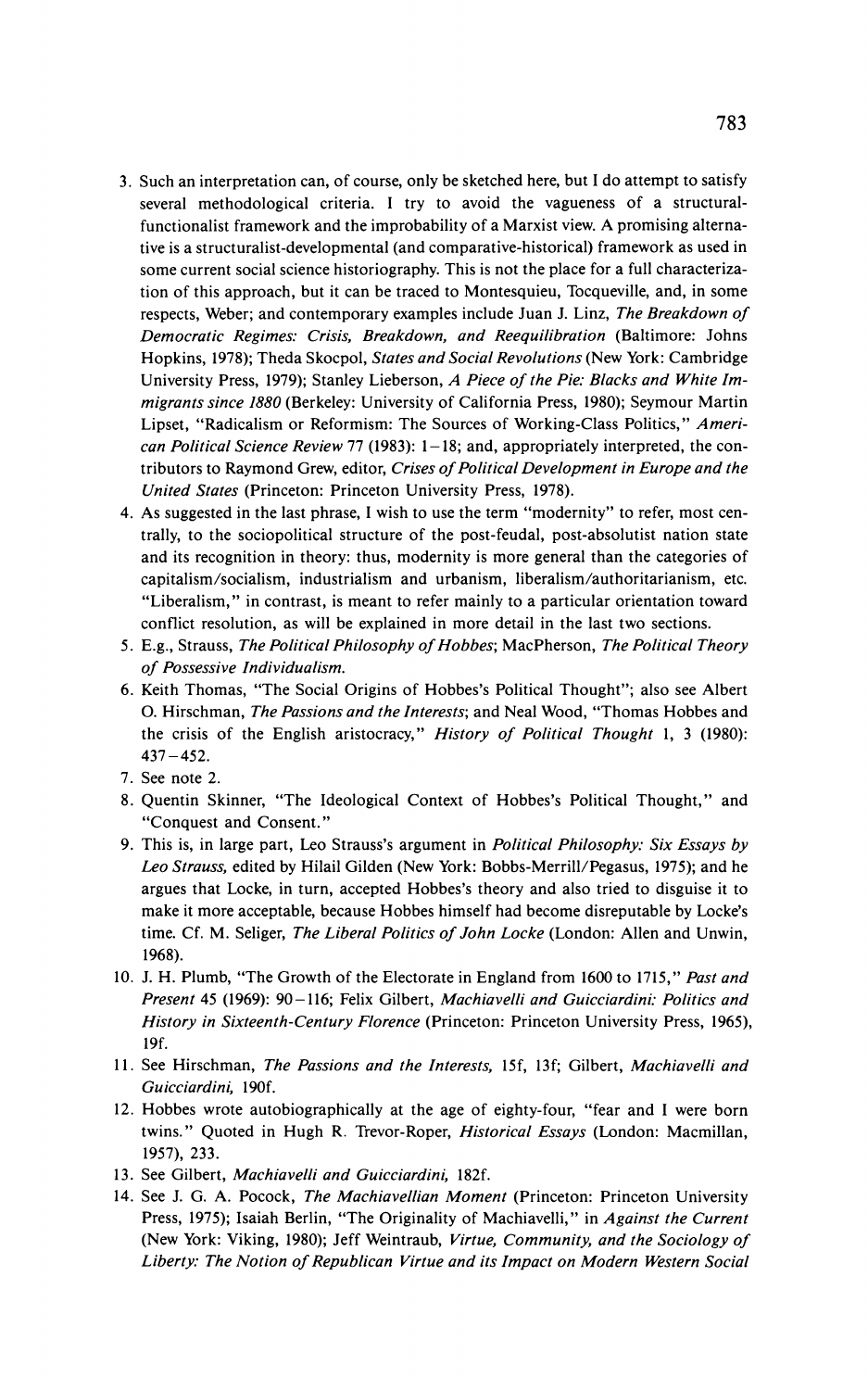**Thought (Berkeley: Dissertation, Department of Sociology, University of California, Berkeley, 1979).** 

- **15. See Trevor-Roper, Historical Essays, 61-66, 233-238.**
- **16. Strauss, The Political Philosophy of Hobbes.**
- **17. E.g., Skinner, "The Ideological Context of Hobbes's Political Thought," and "Conquest and Consent"; Kraynak, "Hobbes's Behemoth and the Argument for Absolutism."**
- **18. Thomas, "The Social Origins of Hobbes's Political Thought."**
- **19. Thomas Hobbes, Leviathan, edited by C. B. Macpherson (Harmondsworth, England: Penguin, 1968 [1651]); Thomas Hobbes, De Cive, Philosophical Rudiments Concerning Government and Society, in Bernard Gert, editor, Man and Citizen (Garden City, NY: Anchor, 1972 [16421). Citations are given in the text to chapters of "Lev. "and sections of "De Cive, " with page numbers from Macpherson's edition of the Leviathan given in square brackets.**
- **20. Strauss, Natural Right and History, 178-179, and The Political Philosophy of Hobbes, 80-81, 98-99.**
- **21. Hirschman, The Passions and the Interests.**
- **22. Strauss, The Political Philosophy of Hobbes, 19-23, 57- 58. The further "growth of consciousness" in Hegel's theory to the idealistic moral or political Spirit is, of course, not compatible with Hobbes's materialism.**
- **23. Also Michael Oakeshott, Hobbes on Civil Association (Berkeley: University of California Press, 1975).**
- **24. The terms have been adapted from Oakeshott's slightly different usage in Hobbes on Civil Association, 87. However, during a discussion with me of an earlier draft of this article, George Homans pointed to a picture of a sailing ship on his wall and remarked that his ancestors, pepper merchants, were hardly tame. I would have changed the terminology, in deference, to "great" and "small" men, but I am not certain that would have pleased Mr. Homans more; and the expression "tame" captures willingness to consent to the social compact better than does "small." Nevertheless, his comment prompted me to attempt to ground the ideal type more firmly in the historical evidence: as I will suggest below, the tameness that derives from fearful nature in theory may contrast historically or sociologically with the self-sufficiency of the militarized aristocracy.**
- **25. E.g., Leo Strauss, The Political Philosophy of Hobbes; C. B. MacPherson, The Political Theory of Possessive Individualism.**
- **26. Keith Thomas, "The Social Origins of Hobbes's Political Thought." Neal Wood argues further that Hobbes's absolutist state was actually intended to rescue aristocratic ascendancy: see "Thomas Hobbes and the crisis of the English aristocracy."**
- **27. R. H. Tawney, "The Rise of the Gentry, 1558-1640," Economic History Review 11 (1941): 1-38; Hugh R. Trevor-Roper, "The Gentry, 1540-1640," Economic History Review Supplement 1 (1953) and Historical Essays, 195-205.**
- **28. Zagorin, The Court and the Country.**
- **29. E.g., Hexter, "Storm over the Gentry"; Plumb, "The Growth of the Electorate"; Stone, The Causes of the English Revolution.**
- **30. These developments can, in turn, be traced to the sale of monastic lands after the English Reformation and the construction of a comparatively weak form of absolutism with a small army and bureaucracy, among other factors. See Stone, The Causes of the English Revolution; Trevor-Roper, "The General Crisis of the Seventeenth Century"; Perry Anderson, Lineages of the Absolutist State (London: New Left Books, 1974).**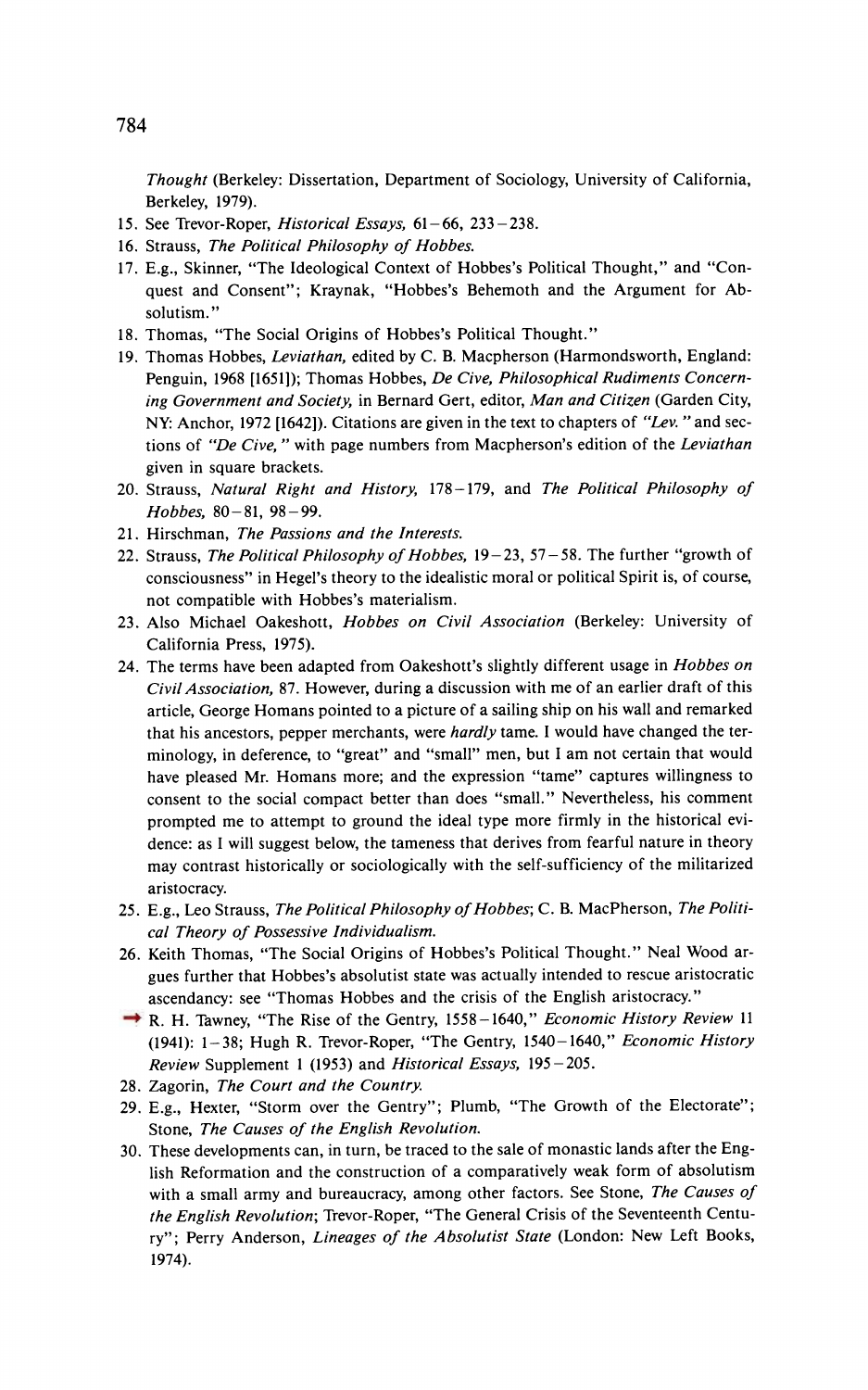- **31. Hanna Arendt, Between Past and Future (New York: Viking, 1974), characterizes the**  "macro<sup>2</sup> scale as naturalistic, as against the distinctively modern "micro" and "tele<sup>2</sup>" **scales.**
- **32. Georg Simmel, "Der Fremde," in Michael Landmann, editor, Das individuelle Gesetz: Philosophische Exkurse (Frankfurt: Suhrkamp, 1968).**
- **33. Lawrence Stone, "Social Mobility in England 1500-1700," Past and Present 33 (1966); Peter Clark, "Migration in England 1660-1730," Past and Present 83 (1979): 57-90.**
- **34. Stone, The Causes of the English Revolution, 72f.**
- **35. Derek Hirst, The Representative of the People? Voters and Voting In England under the Early Stuarts (Cambridge: Cambridge University Press, 1975), 105. Lower estimates, based on earlier research, are given by Plumb, "The Growth of the Electorate"; Keith Thomas, "The Levellers and the Franchise," in G. E. Aylmer, editor, The Interregnum: The Quest for Settlement 1646-1660 (London: Macmillan, 1972); Keith Thomas, "The United Kingdom," in Raymond Grew, editor, Crises of Political Development in Europe and the United States (Princeton: Princeton University Press, 1978). Cf. MacPherson, The Political Theory of Possessive Individualism; Peter Laslett, The World We Have Lost (New York: Norton, 1965), 20.**
- **36. Lawrence Stone, "The Results of the English Revolutions of the Seventeenth Century," in J. G. A. Pocock, editor, Three British Revolutions: 1641, 1688, 1776 (Princeton: Princeton University Press, 1980). This formulation was suggested by a reviewer for Theory and Society. I had originally argued that participation declined when the establishment of the Whig "oligarchy" in the 1720s reduced party competition and established effective Parliamentary control over the Crown - without which it was not safe for either party to advocate restriction of the franchise (see Plumb, "The Growth of the Electorate"). The reviewer noted that this argument has been surpassed by re**cent historiography - although it was not crucial to the argument. Also note that **Hirst (The Representative of the People?, 192) argues that the turning point came with the Civil War, during which the Parliamentary elites decided that the threat from below had now become greater than the threat from above (i.e., from the King).**
- **37. Michael Walzer, The Revolution of the Saints (Cambridge: Harvard University Press, 1966); Robin Clifton, "Fear of Popery," in Conrad Russell, editor, The Origins of the English Civil War (London: Macmillan, 1973); Stone, The Causes of the English Revolution, 11lf.**
- **38. A revisionist historiography arose a decade ago to challenge the view that the conflict was one of principle or that it involved parties (or proto-parties). See, e.g., Conrad Russell, "Parliamentary History in Perspective, 1604-1629," History 61, 201 (1976): 1-27; and the contributors to the Journal of Modern History 50 (1978). However, this revisionism was answered in short order with the retort that although the aristocracy was perhaps not as weakened as earlier historiography had suggested, constitutional principles and party-like alignments were very much in evidence. See J. H. Hexter, "Power Struggle, Parliament and Liberty in Early Stuart England," Journal of Modern History 50, 1 (1978): 1-50; Derek Hirst, "Unanimity in the Commons, Aristocratic Intrigues, and the Origins of the English Civil War," Journal of Modern History 50, 1 (1978): 51-71, and "Revisionism Revisited: The Place of Principle" Past and Present 92 (1981): 79-99; and Theodore K. Rabb, "Revisionism Revisited: The Role of the Commons," Past and Present 92 (1981): 55-78.**
- **39. See also Robert A. Dahl and Edward R. Tufte, Size and Democracy (Stanford: Stanford University Press, 1973).**
- **40. For Aristotle, the polis should be viewable in its entirety from a nearby hillside, and**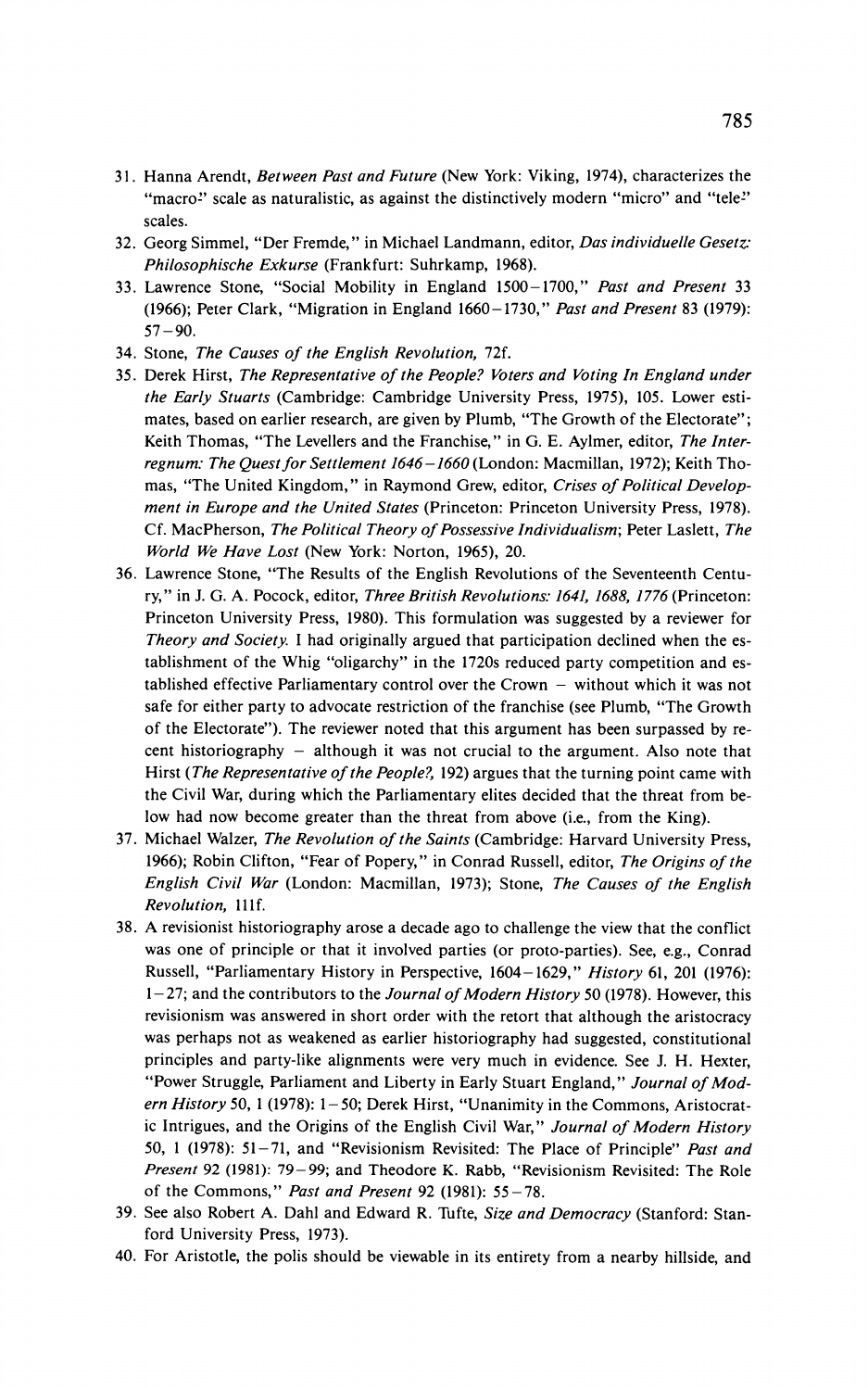**the citizens should all be able to sit in one amphitheater; and the chain of reciprocal**  rights and obligations in the feudal hierarchy - together with the organic and familial **imagery in theory - and the parliaments of nobles, and the councils of clerics, gave feudal society a similar comprehensibility.** 

- **41. See T. H. Marshall, Class, Citizenship and Social Development (Chicago: University of Chicago Press, 1977).**
- **42. Christopher Hill, The Century of Revolution, 1603-1714 (London: Nelson, 1961), 57.**
- **43. Stone, "The Results of the English Revolutions," 95-96.**
- **44. Michael Walzer, The Revolution of the Saints.**
- **45. Quoted in Glover, "God and Thomas Hobbes," 149.**
- **46. Skinner, "The Ideological Context of Hobbes's Political Thought," 316; cf. Strauss, Natural Right and History, 199.**
- **47. Glover, "God and Thomas Hobbes," 72.**
- **48. Ibid.**
- **49. Ibid., 152ff.**
- **50. Pocock, Politics, Language and Time, 162, 193-194.**
- **51. See Pocock, Politics, Language and Time, and Glover, "God and Thomas Hobbes," for a fuller discussion of these points.**
- **52. Glover, "God and Thomas Hobbes," 162ff; Pocock, Politics, Language and Time, 192-193.**
- → Robert P. Kraynak, "John Locke: From Absolutism to Toleration," American Politi**cal Science Review 74 (1980): 53-69.**
- **54. Hirschman also points out that arguments for the replacement of passions with interests in political theory were originally made for the purpose of political moderation, not in order to provide a favorable environment for the development of capitalism, although the latter was one of its contingent results. See The Passions and the Interests.**
- **55. Allan Silver argues that, until perhaps the middle of the twentieth century, the dominant tendency in social and political theory was to treat trust in the public realm as**  an extension or parallel to trust in the private realm – with the attendant moral impli**cations. With the rise of functionalist theory, however, trust began to be considered more in terms of a reduction of complexity, a way of facilitating social action in a complex world - with the attendant lack of moral implications. See Silver, "'Trust' in Social and Political Theory," 52-67 in Gerald Suttles and Mayer Zald, editors, The Challenge of Social Control: Festschrift for Morris Janowitz (Norwood, NJ: Ablex, 1985); cf. Niklas Luhmann, Trust and Power (New York: Free Press, 1979). However, if the analysis presented here is correct, it may be appropriate to combine both notions of trust in Hobbes's theory. The "artificial" structure of trust should certainly be seen as a response to the growth of complexity in the new world of strangers.**
- **56. Robert P. Kraynak, "Hobbes's Behemoth and the Argument for Absolutism," 846.**
- **57. See Robert Ashton, "Tradition and Innovation and the Great Rebellion," in J. G. A. Pocock, editor, Three British Revolutions: 1641, 1688, 1776 (Princeton: Princeton University Press, 1980); Hexter, "Power Struggle, Parliament and Liberty."**
- **58. Perez Zagorin, A History of Political Thought in the English Revolution (London: Routledge & Kegan Paul, 1954).**
- **59. The concept of freedom (or liberty) in Hobbes is not unproblematical, especially with respect to choice or formation of the will, with respect to threats or necessity, and with respect to the taking on of obligation. See, e.g., J. W. N. Watkins, Hobbes's System of Ideas (London: Hutchinson, 1965), 120-137; J. Roland Pennock, "Hobbes's Confusing 'Clarity' - The Case of 'Liberty,'" in K. C. Brown, editor, Hobbes Studies (Oxford: Blackwell, 1965); A. G.: Wernham, "Liberty and Obligation in Hobbes," in**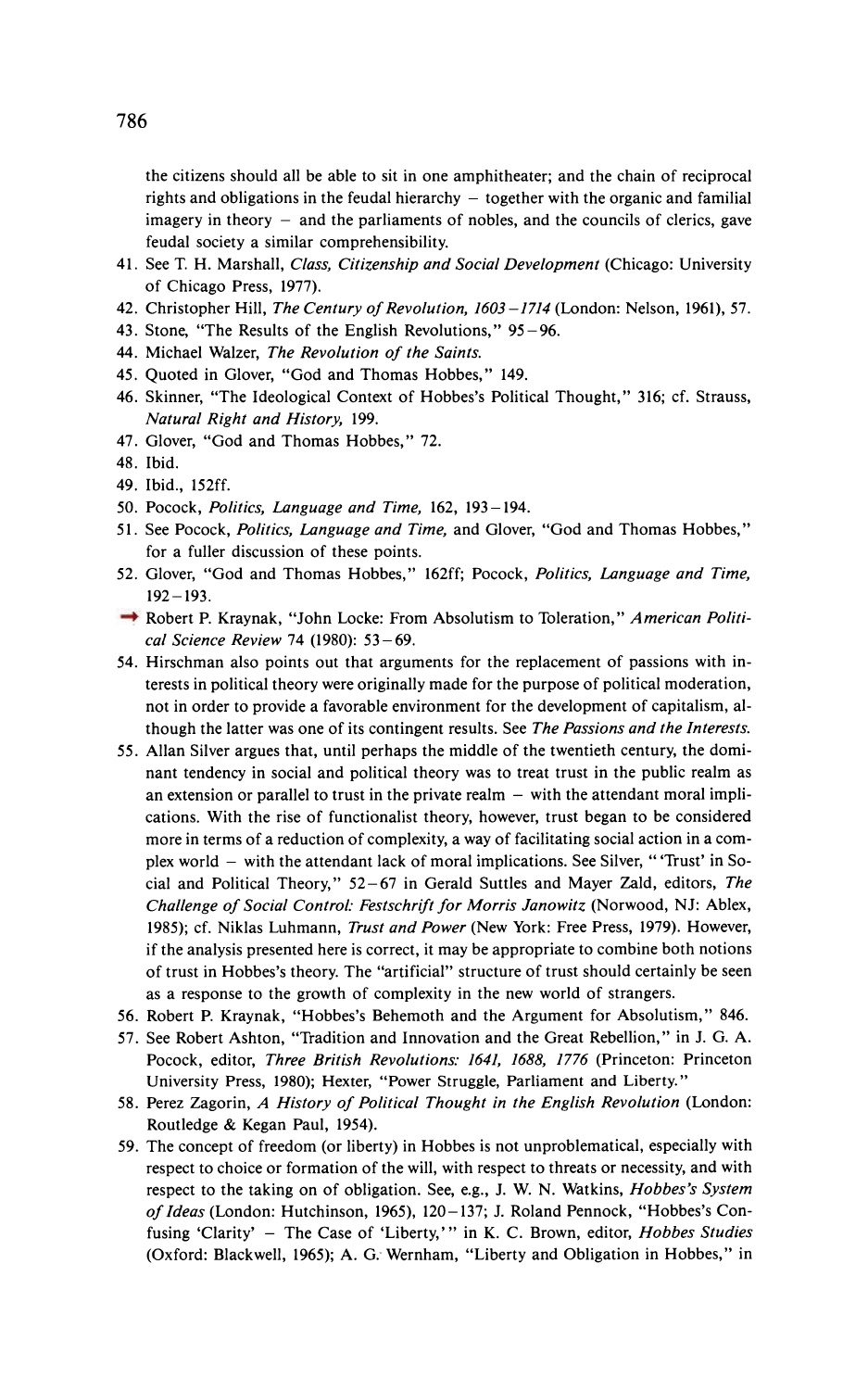**K. C. Brown, editor, Hobbes Studies (Oxford: Blackwell, 1965); Wolfgang von Leyden, Hobbes and Locke: The Politics of Freedom and Obligation (New York: St. Martins, 1982). However, the present discussion cannot enter into these questions for reasons of space.** 

- **60. Robert Dahl, Polyarchy: Participation and Opposition (New Haven: Yale University Press, 1971); Ralf Dahrendorf, Society and Democracy in Germany (Garden City, NY: Anchor, 1965), 29. This liberal element is contrasted to the democratic element of mass popular political participation, the full extension of citizenship and the franchise throughout a given population (e.g., all property-owning males older than 32, all adults over 18) and with respect to the issues defined as in the "public" realm.**
- **61. John Stuart Mill, "On Liberty" in Three Essays (Oxford: Oxford University Press, 1975 [1859]).**
- **62. See Preston King, "The Problem of Tolerance," Government and Opposition 6, 2 (1971): 172-207; Preston King, Toleration (London: Allen and Unwin, 1976).**
- **63. Durkheim's insight about the precontractual elements of contract applies here: freedom in procedural liberalism depends on an underlying consensus or conformity. But the breadth and fixity of this consensus are not given: the ability of the liberal system to encompass a broad range of issues-in-conflict and for the underlying consensus to evolve is variable.**
- **64. Oakeshott here raises the problem of the "first performer"; of which mutually distrustful man in a state of nature will take the first step in agreeing to the social contract. And he solves the problem by observing that trust in the social contract plays a less important role than in ordinary covenants in the state of nature, for while ordinary covenants cannot be enforced, the social contract can be enforced by the new sovereign. Oakeshott, Hobbes on Civil Association, 125ff. See also Leyden, Hobbes and Locke: The Politics of Freedom and Obligation, 94, 128-129, for a related discussion of the sovereign as "trustee" of the powers of those who entered into the social contract, with a comparison to Locke.**
- **65. Stone, "The Results of the English Revolutions of the Seventeenth Century," 97-98.**
- **66. J. H. Plumb, The Growth of Political Stability in England, 1675-1725 (London: Macmillan, 1967).**
- **67. Alexis de Tocqueville, Democracy in America (New York: Anchor, 1969 [1835-1840]).**
- 68. Helmut Plessner, Die Verspätete Nation: Über die politische Verführbarkeit bürger**lichen Geistes (Stuttgart: Klett, 1969 [1938]).**
- **69. Robert Dahl, Polyarchy.**
- **70. This is a rather free reinterpretation of the theories contained in Leonard Binder et al., Crises and Sequences in Political Development (Princeton: Princeton University Press, 1971); and Grew, editor, Crises of Political Development in Europe and the United States - especially the chapter by Keith Thomas, "The United Kingdom." The primary drawback of these writings is that they do not clearly enough specify what the dependent variable is. However, this presents no insurmountable problem for us**  if we simply impose our own dependent variable - liberal democracy, or procedural **liberalism. Also see Lipset, "Radicalism or Reformism," for an analogous sequential theory of working-class radicalism.**
- **71. The idea of legitimation crisis as an overload of conflicts in civil society addressed to the government has received much attention in current literature: the contemporary problematic can perhaps be traced most clearly to Joseph Schumpeter, Capitalism, Socialism and Democracy (New York: Harper Colophon, 1975 [1950]). In this respect, Hobbes's theory may not be conceptually much inferior; but his conception of undivided sovereignty is less satisfactory than a number of contemporary formulations**